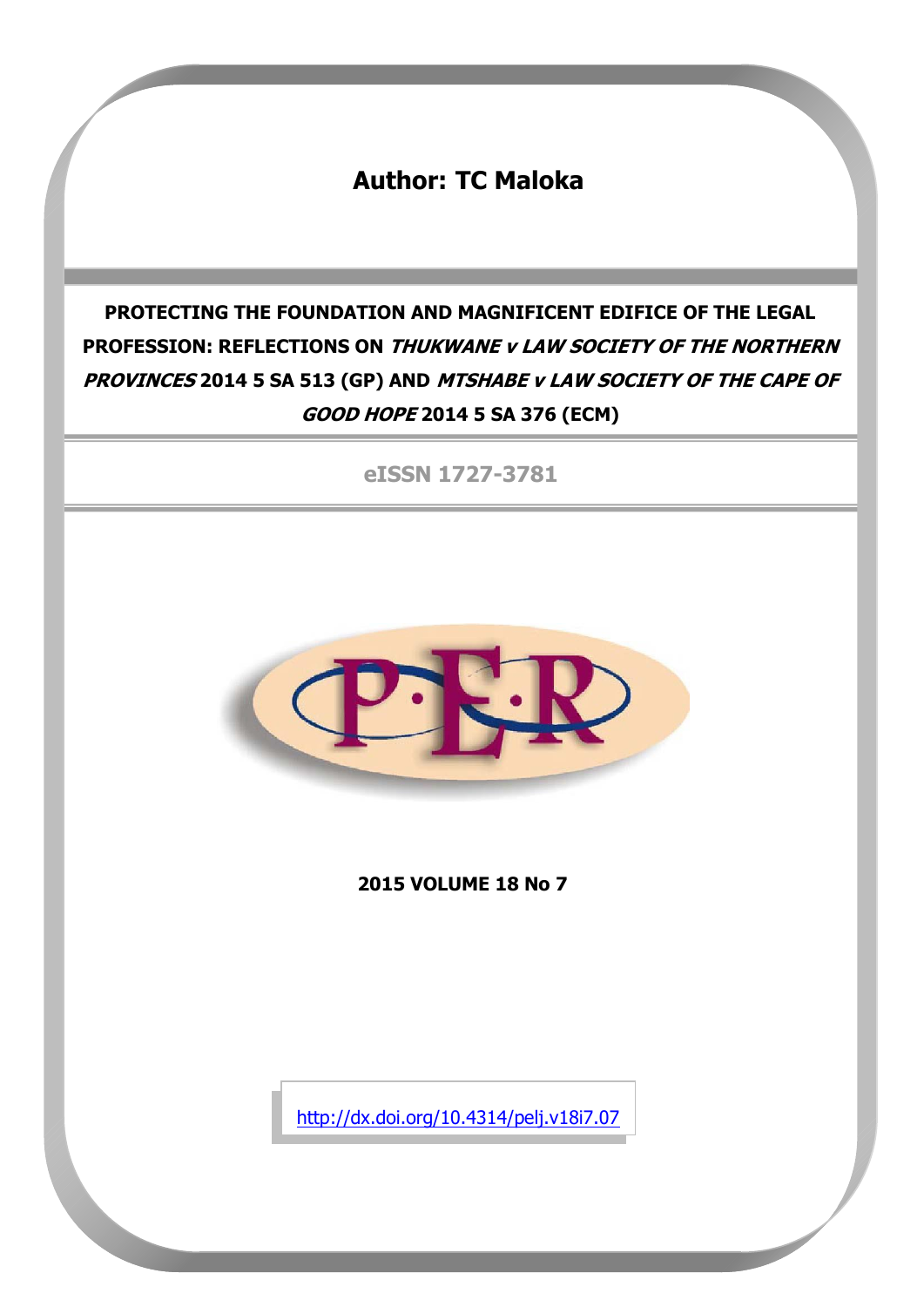# **PROTECTING THE FOUNDATION AND MAGNIFICENT EDIFICE OF THE LEGAL PROFESSION: REFLECTIONS ON THUKWANE v LAW SOCIETY OF THE NORTHERN PROVINCES 2014 5 SA 513 (GP) AND MTSHABE v LAW SOCIETY OF THE CAPE OF GOOD HOPE 2014 5 SA 376 (ECM)**

**TC Maloka\***

# **1 Introduction**

1

The law reports are replete with cases involving applications for admission and enrolment in the roll of attorneys, removal from the roll, counter-applications challenging striking-off, and for readmission and enrolment. In each of these instances the critical issue is whether an applicant is a "fit and proper person" to be admitted or, in the case of an errant practitioner, whether he or she is still a "fit and proper person" to remain on the roll of attorneys. However, the threshold for being considered a "fit and proper person" is much higher than otherwise in proceedings for readmission and reenrolment. Put differently, the additional question to be answered in an application for re-admission is whether there has been a genuine, complete and permanent reformation on the part of the disbarred practitioner.

While the battle between the law societies or bar councils and disbarred practitioners over readmission and reenrolment is a perennial feature on the rolls of many divisions of the High Court,<sup>1</sup> the issue that had to be determined by Rabie J in Thukwane v Law Society of the Northern Provinces<sup>2</sup> and Goosen J in Mtshabe v Law Society of the Cape of Good Hope<sup>3</sup> respectively was different. It concerned a novel issue of whether a person previously convicted of a criminal offence and who was still serving a sentence in the sense of being a parolee could be admitted or re-

Tumo Charles Maloka. BA, LLB, LLM (UCT). Senior Lecturer, Nelson R Mandela School of Law, (UFH). Email: tmaloka@ufh.ac.za. My thanks to Professors Chuks Okpaluba, Patrick Osode and Cephas Lumina for their valuable comments on this piece in draft form. The author gratefully acknowledges two anonymous reviewers for all their hard work. The usual disclaimer appliers.

<sup>&</sup>lt;sup>1</sup> See the most recent incarnation of the quest for redemption: *Theron v Law Society of the Cape* of Good Hope 2015 ZAWCHC 23 (6 March 2015); Noordien v Cape Bar Council 2015 ZAWCHC 2 (13 January 2015).

<sup>&</sup>lt;sup>2</sup> Thukwane v Law Society of the Northern Provinces 2014 5 SA 513 (GP) ("Thukwane").

<sup>&</sup>lt;sup>3</sup> Mtshabe v Law Society of the Cape of Good Hope 2014 5 SA 376 (ECM) ("Mtshabe").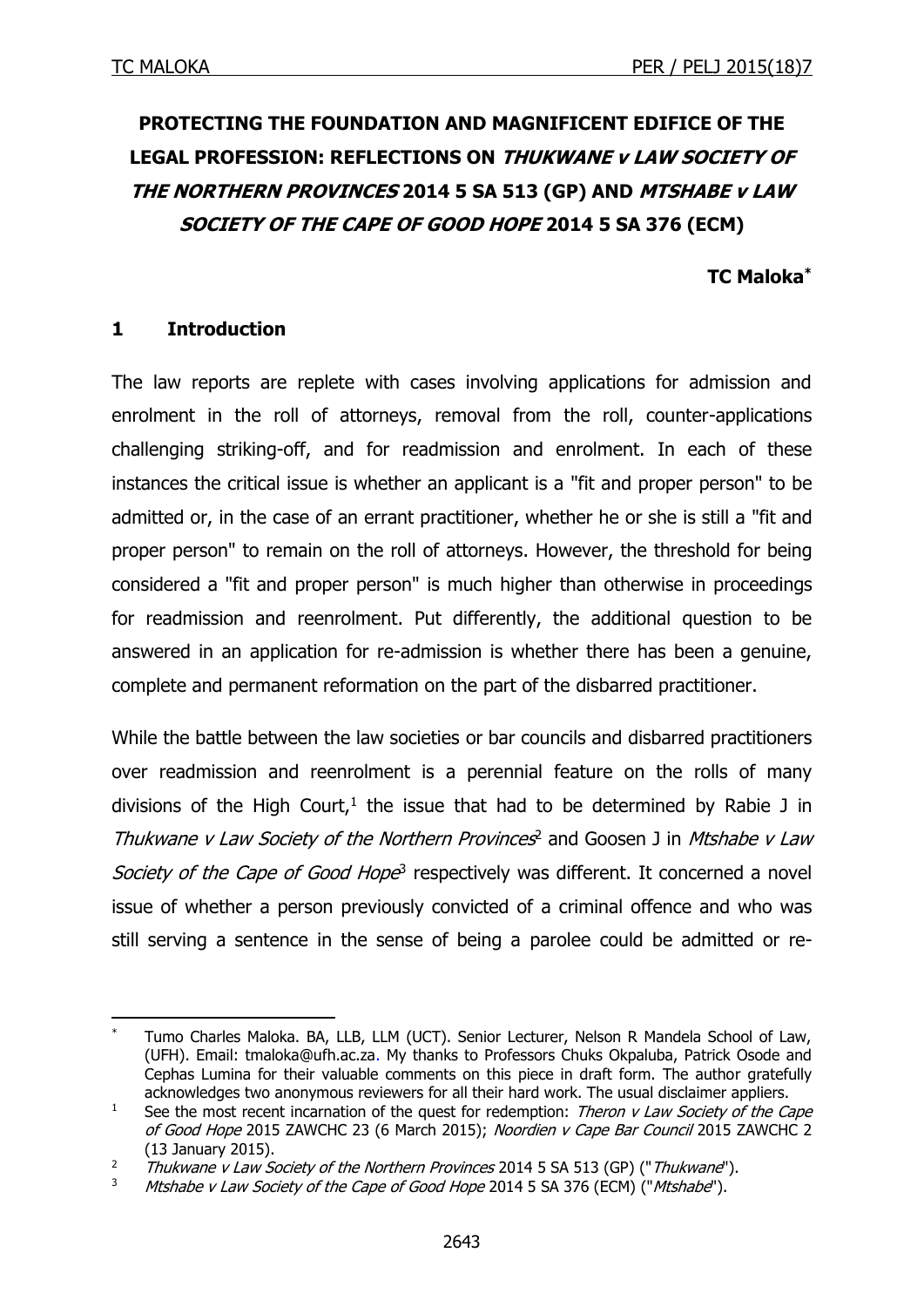admitted. Thukwane and Mtshabe engage important and interrelated issues demanding definitive and systematic consideration.

Foremost is the term "fit and proper person". While it is not defined either in the Attorneys Act 53 of 1979 or the Advocates Act 74 of 1964, in Oliver Wendell Holmes' irony-tipped phrase, it casts a "brooding omnipresence" <sup>4</sup> over entry into the profession and throughout a legal practitioner's life. The second is the controversial question whether, and to what extent, a parolee can be considered a "fit and proper person" to be admitted and enrolled. The third issue is whether the law society can create a legitimate expectation that the parolee would enter the legal profession inter alia by permitting the parolee to attend the School for Legal Practice and to write the attorneys' admission examination. Lastly there is the troubling issue concerning the duty of the relevant law society, as *custos morum* of the profession,<sup>5</sup> in fulfilling its statutory responsibility as an interested party in proceedings concerning the re-admission and reenrolment of a parolee. Granted that in the specific context of *Mtshabe* the law society did not oppose the re-admission of the applicant. That does not necessarily mean that it was persuaded that the applicant is a "fit and proper person" to be re-admitted as an attorney despite the applicant's being a parolee.

# **2 The brooding omnipresence of the fitness requirement**

As officers of the courts lawyers play a vital role in upholding the *Constitution* and ensuring that the justice system is efficient and effective. <sup>6</sup> While lawyers occupy a venerable position in society, rampant, sometimes virulent criticism of the legal

1

<sup>4</sup> Southern Pacific Co v Jensen 244 US 205 (1917) 222.<br>5 See Solomon v Law Society of the Cane of Good H

See Solomon v Law Society of the Cape of Good Hope 1934 AD 401; Hassim (also known as Essack) v Incorporated Law Society of Natal 1977 2 SA 757 (A).

<sup>6</sup> In his keynote address to the Cape Law Society AGM, Justice Chaskalson spoke on the topic "The rule of law: The importance of independent courts and legal professions", in which he discussed the Legal Practice Bill [B20-2012] (LPB) and other topics linked to the independence of the judiciary. Justice Chaskalson highlighted the role of an independent legal profession as an essential component of a constitutional democracy. He commented: "Although not specifically mentioned in the Constitution, the judiciary depends on an independent legal profession to enable it to perform its constitutional duty. This is an incident of the rule of law which is entrenched in our Constitution. … Without the assistance of lawyers, judges would not be able to discharge their constitutional duty to uphold the law without fear or favour." (Chaskalson 2013 De Rebus 13).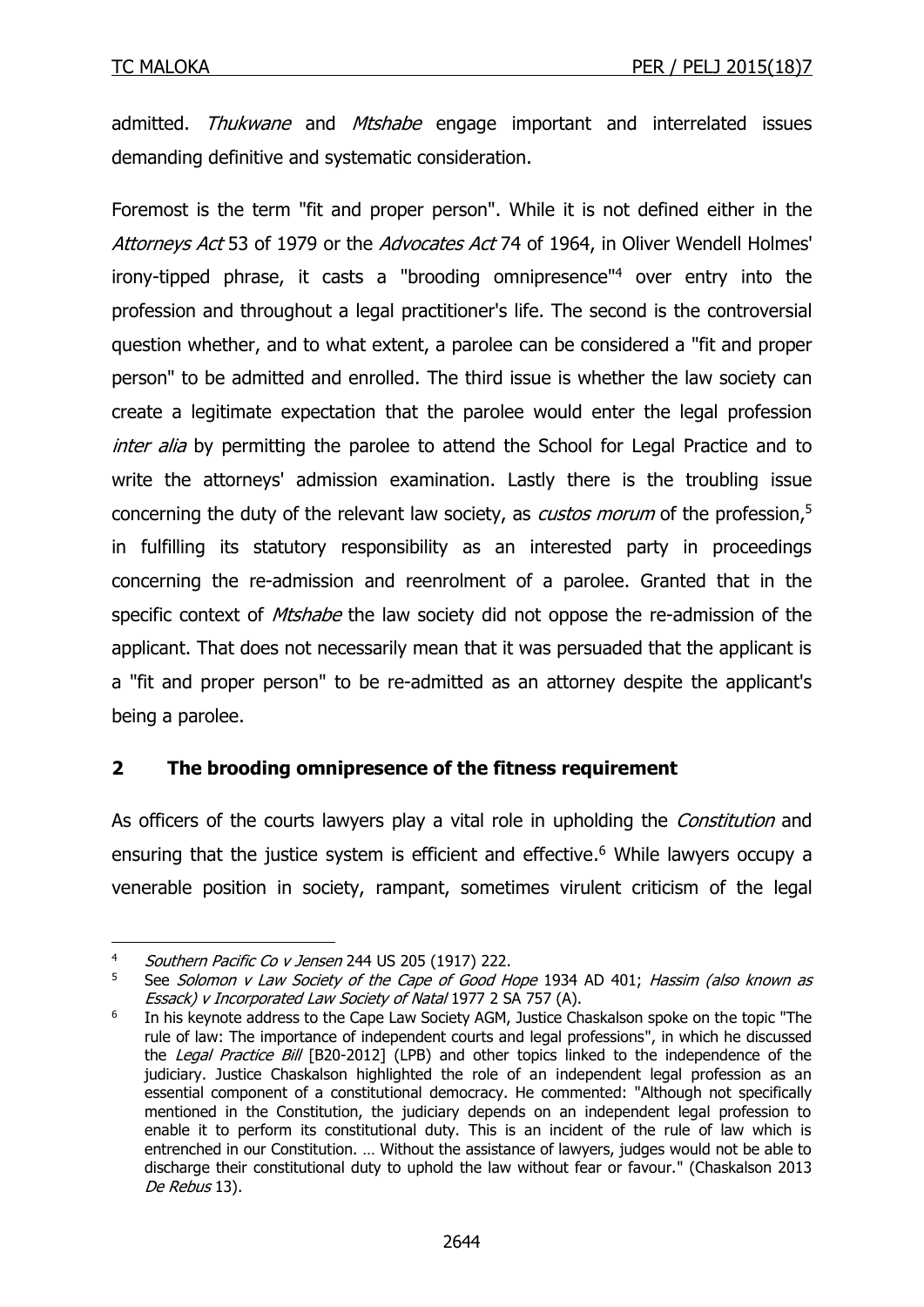profession is longstanding.<sup>7</sup> One of the overriding considerations behind the overhaul of the legal profession is the perceived ineffective regulation of legal practitioners by different constituent bodies at the expense of the public interest.<sup>8</sup> The advent of constitutional democracy has in no uncertain terms demonstrated that the requirement of being "fit and proper" is decidedly a constitutional issue. $9$  The other aspect of constitutionality relates to the right to practise one's trade or profession.<sup>10</sup> In recent years, high profile cases involving the suspension and subsequent removal of the National Directors of Public Prosecution following probes into their fitness have brought the matter into sharp focus.<sup>11</sup>

Conceived as a gatekeeping standard in the legal profession, the fitness requirement casts a brooding omnipresence over a lawyer's career regardless of whether the person is in legal practice or not. Although in exercising its disciplinary powers the court is usually concerned with conduct in the course of a lawyer's practice, one who has demonstrated unethical conduct unconnected with practice may still be found to be lacking the requisite honesty and integrity to remain in practice.<sup>12</sup> The overriding concern is to safeguard the good name of the profession and the public interest.<sup>13</sup>

<sup>&</sup>lt;u>.</u> <sup>7</sup> Ponnan JA in *General Council of the Bar of SA v Geach* 2013 2 SA 52 (SCA) para [87] begins his concurring judgement with the striking observation: "'The first thing we do, let's kill all the lawyers' is Dick the Butcher's exhortation in *Henry VI* to Jack Cade – 'the head of an army of rabble and a demagogue pandering to the ignorant'. That oft misunderstood phrase was William Shakespeare's homage to lawyers as the primary defenders of democracy. Through it, the Bard recognised that for tyranny and anarchy to flourish, the law and all those who were sworn to uphold it had to first be eliminated. Lawyers, because of the adversarial nature of litigation in this country, will never be universally loved by the public. That is not to suggest that as members of a distinguished and venerable profession they do not occupy a very important position in our society. After all they are the beneficiaries of a rich heritage and the mantle of responsibility that they bear as the protectors of our hard won freedoms." Also see Rose 1998 Stetson L Rev 345-369.

<sup>&</sup>lt;sup>8</sup> Legal Practice Act 28 of 2014.

<sup>9</sup> Section 12(6)(a)(iv) of the *National Prosecuting Act* 112 of 1998. See further *DA v President of* the RSA 2013 1 248 (CC) paras 14-49.

<sup>&</sup>lt;sup>10</sup> See *De Freitas v Society of Advocates of Natal* 1997 4 SA 1134 (N).

<sup>11</sup> See Ginwala 2008 http://www.gov.za/sites/www.gov.za/files/ginwala\_report\_1.pdf. Currently, President Jacob Zuma is going ahead with a probe into National Director of Public Prosecutions Mxolisi Nxasana's fitness to hold office (Legalbrief Today 2015 http://legalbrief.co.za/diary/legalbrief-today/story/zuma-decides-to-go-for-npa-head/pdf/).

<sup>&</sup>lt;sup>12</sup> In Pienaar & Versfeld v Incorporated Law Society 1902 TS 11 16, the Transvaal High Court formulated a test that still forms a sound basis for distinguishing between conduct by a practitioner that is intrinsically and necessarily unprofessional, and conduct that may be unprofessional and undesirable only because of the contingent conditions of legal practice within which it occurs. Innes JP asked: "Has [the Court] the power to prohibit conduct on the part of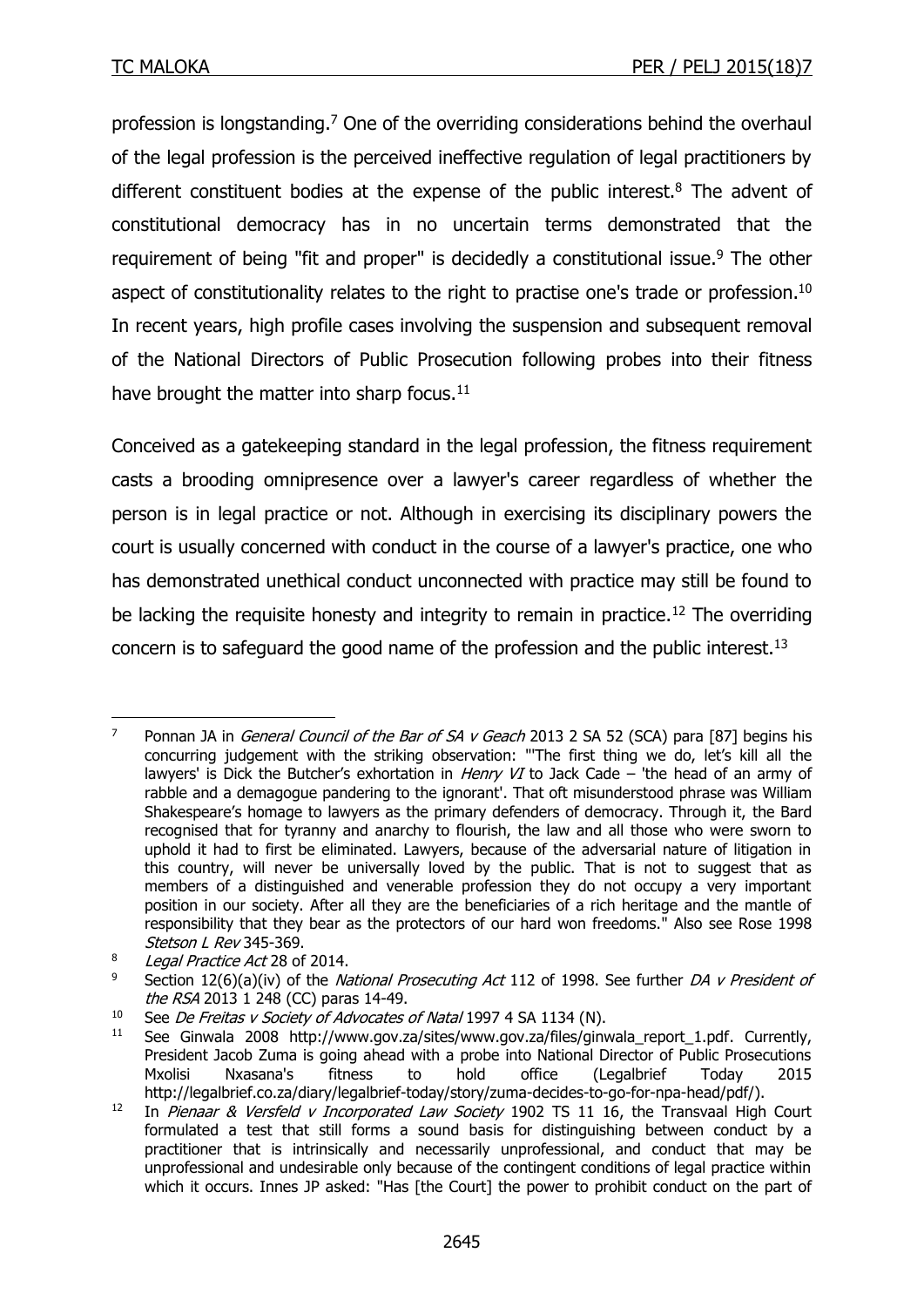<u>.</u>

What constitutes a fit and proper person for the legal profession is a notoriously elusive proposition.<sup>14</sup> The fitness requirement is a question of fact, although it involves a value judgement. Central to the determination of this question is whether the applicant for admission is a person of absolute personal integrity, reliability and scrupulous honesty.<sup>15</sup> The same ethical standards are demanded of advocates.<sup>16</sup> It has been said that an advocate, whose calling is "one which is praiseworthy and necessary to human life", should "always cling to the famous principle that the true jurist is an honest man".<sup>17</sup> These qualities of honesty and integrity must continue to be displayed throughout a legal practitioner's career. A practitioner who lacks these qualities cannot be expected to uphold the high standard of professional ethics.

This brings to our attention a related consideration of fundamental importance to constitutional democracy. Like a dormant volcano, the simmering question of fitness to hold judicial office is bursting beneath the rarefied surface of the South African bench against the backdrop of allegations of incapacity, incompetence<sup>18</sup> or impeachable misconduct.<sup>19</sup> This is apparent from the unfolding conundrum facing the judiciary in the aftermath of grave allegations made against the Judge President of the Western Cape.<sup>20</sup> In lodging a complaint of gross misconduct against Hlophe JP for violating the judicial authority of the apex court with the Judicial Service

- <sup>14</sup> For a more complete exposition see Slabbert 2011 *PELJ* 212-218.
- Vassen v Law Society of the Cape of Good Hope 1998 4 SA 532 (SCA) para 14.

practitioners, which though not in itself immoral or fraudulent, may yet in the opinion of the Court be inconsistent with the proper position of its practitioners and calculated, if generally allowed, to lead to abuses in the future?" Also see Pretoria Society of Advocates v Ledwaba 2014 ZAGPPHC 849 (22 October 2014); Incorporated Law Society of the Transvaal v Mandela 1954 3 SA 102 (T) 107B-108C.

<sup>&</sup>lt;sup>13</sup> See New South Wales Bar Association v Hamman 1999 NSWCA 404 417; Legal Services Commissioner v Hewlett 2008 QLT 3.

<sup>&</sup>lt;sup>16</sup> Section 3(1)(A) of the *Advocates Act* 74 of 1964. See *Kekana v Society of Advocates of SA* 1998 4 SA 649 (SCA) 655I-656A; General Council of the Bar of SA v Matthys 2002 5 SA 1 (E) paras [34], [35].

<sup>17</sup> Vereniging van Advokate van SA (Witwatersrand Afdeling) v Theunissen 1972 2 SA 218 (T).<br>18 Eor further engagement: Oknaluba 2013, US 106-127: Oknaluba 2014, S4/ 1631

For further engagement: Okpaluba 2013 JJS 106-127; Okpaluba 2014 SALJ 631.

<sup>&</sup>lt;sup>19</sup> See for eg *Motata v S* 2010 ZAGPJHC 134 (29 November 2010).

<sup>&</sup>lt;sup>20</sup> The unprecedented events giving rise to the ongoing litigation have their roots in four related cases which were heard by the Constitutional Court during March 2008, conveniently referred to as the "Zuma/Thint cases" (Zuma v National Director of Public Prosecutions 2009 2 SA 277 (SCA); Zuma v National Director of Public Prosecutions 2009 1 SA 1 (CC); Zuma v National Director of Public Prosecutions 2009 1 SA 141 (CC)).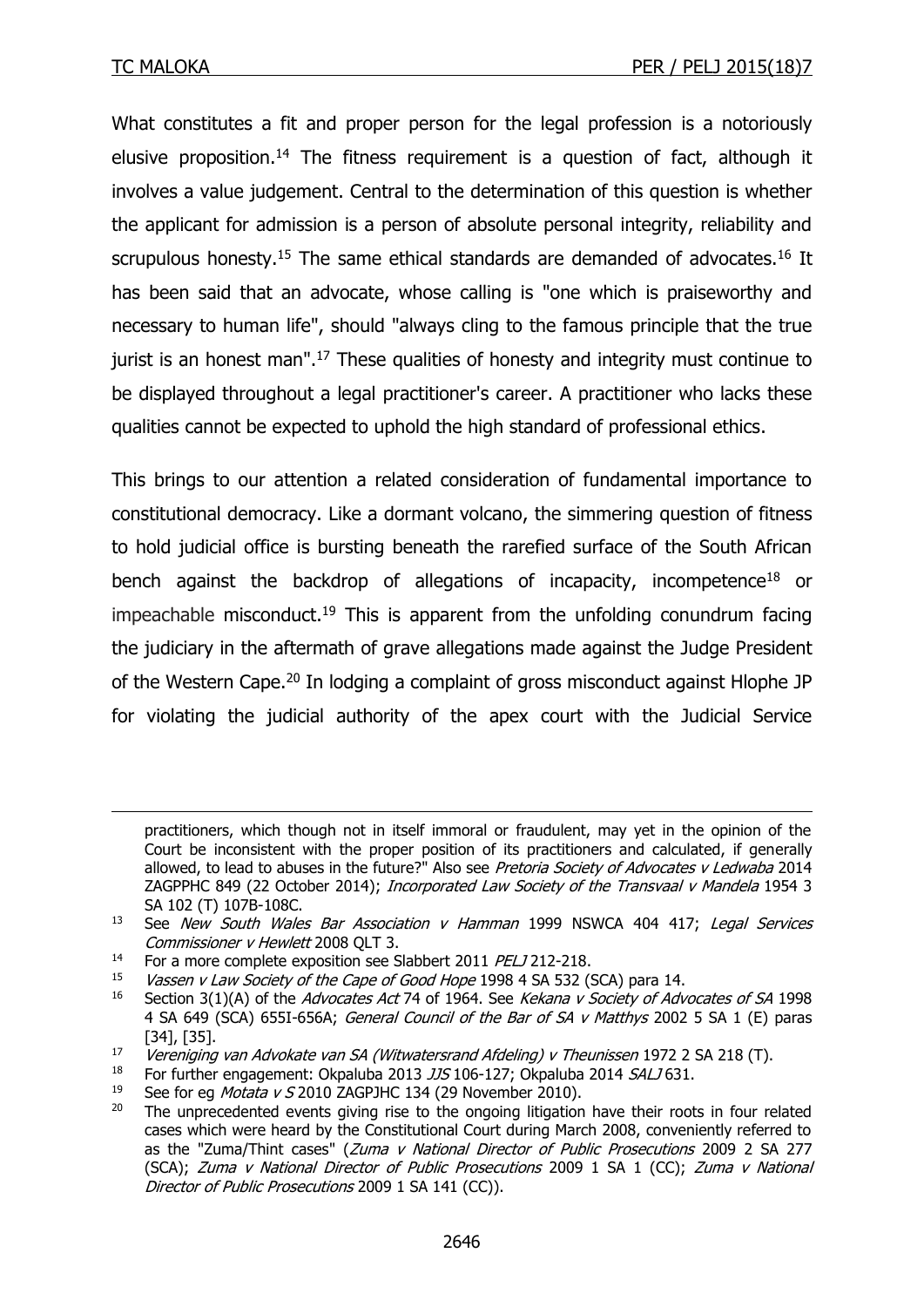Commission, and the latter's counter-complaint against the Constitutional Court justices,<sup>21</sup> the "Langa Court"<sup>22</sup> unwittingly opened a proverbial can of worms.<sup>23</sup>

If the JSC eventually cuts the Gordian knot on the Hlophe matter, society will no longer be able to evade the spill-over. Put differently, the removal of a judge from office on the recommendation of the JSC after a finding of guilt constitutes the judiciary's version of capital punishment. It is the ultimate sanction that can be recommended by a Judicial Conduct Tribunal. But where, as in this case, the judicial officer in question rather than taking the personal initiative of resigning from office resorts to using the judicial process to forestall the disciplinary proceedings, the vexed question is whether such a judicial officer whose credibility has been impugned by the Judicial Conduct Tribunal or who after making a statement under oath resiles from that evidence<sup>24</sup> can still be considered a fit and proper person to remain on the bench. In many ways, this is a question of enormous import in a constitutional democracy, given that the judiciary plays a sensitive and crucial role in controlling the exercise of power and upholding the Bill of Rights.<sup>25</sup> The principles applying to a judicial officer demand that the holder of that esteemed office be a fit and proper person. The question is: assuming that such a judicial officer resigns or is impeached in the wake of the adverse credibility findings and/or gross misconduct, can he or she be readmitted or reinstated to the roll of legal practitioners? The straightforward answer is in the negative. This was luminously expounded by

<sup>&</sup>lt;sup>21</sup> *Hlophe v JSC* 2009 4 All SA 67 (GJ).

The practice of naming a court after its Chief Justice is relatively novel in the Commonwealth, and deserves some explanation. The modern American practice of naming Supreme Court benches after its Chief Justice took hold in the 1960s, when books were published about the "Warren Court". In the period that followed, a number of books have appeared about the "Burger Court" and the "Rehnquist Court". See generally Frank Warren Court; Spaeth Warren Court; Cox Warren Court. In Canada, the practice began in 1984 but reached a high-water mark in 1991 with a special issue of *Manitoba Law Journal* dedicated to the "Dickson Court". Since that time, there have been articles on the "Laskin Court" and the "Lamer Court". For a full exposition: Bryant 1995 Osgoode Hall LJ 79; McCormick 1999 Dalhousie LJ 93.

<sup>&</sup>lt;sup>23</sup> See Langa CJ v Hlophe 2009 4 SA 382 (SCA); Freedom Under the Law v Acting Chairperson of the Judicial Service Commission 2011 1 SA 546 (SCA); Acting Chairperson: Judicial Service Commission v Premier of the Western Cape Province 2011 3 SA 538 (SCA).

<sup>&</sup>lt;sup>24</sup> Nkabinde v JSC President of Judicial Conduct Commission 2011 1 SA 279 (GJ).<br><sup>25</sup> See Lawyers Association v Heath 2001 1 SA 883 (CC); Justice Alliance of SA

See Lawyers Association v Heath 2001 1 SA 883 (CC); Justice Alliance of SA v President of RSA 2011 5 SA 388 (CC); Re Therrien 2002 2 SCR 3; Valente v The Oueen 1985 2 SCR 733.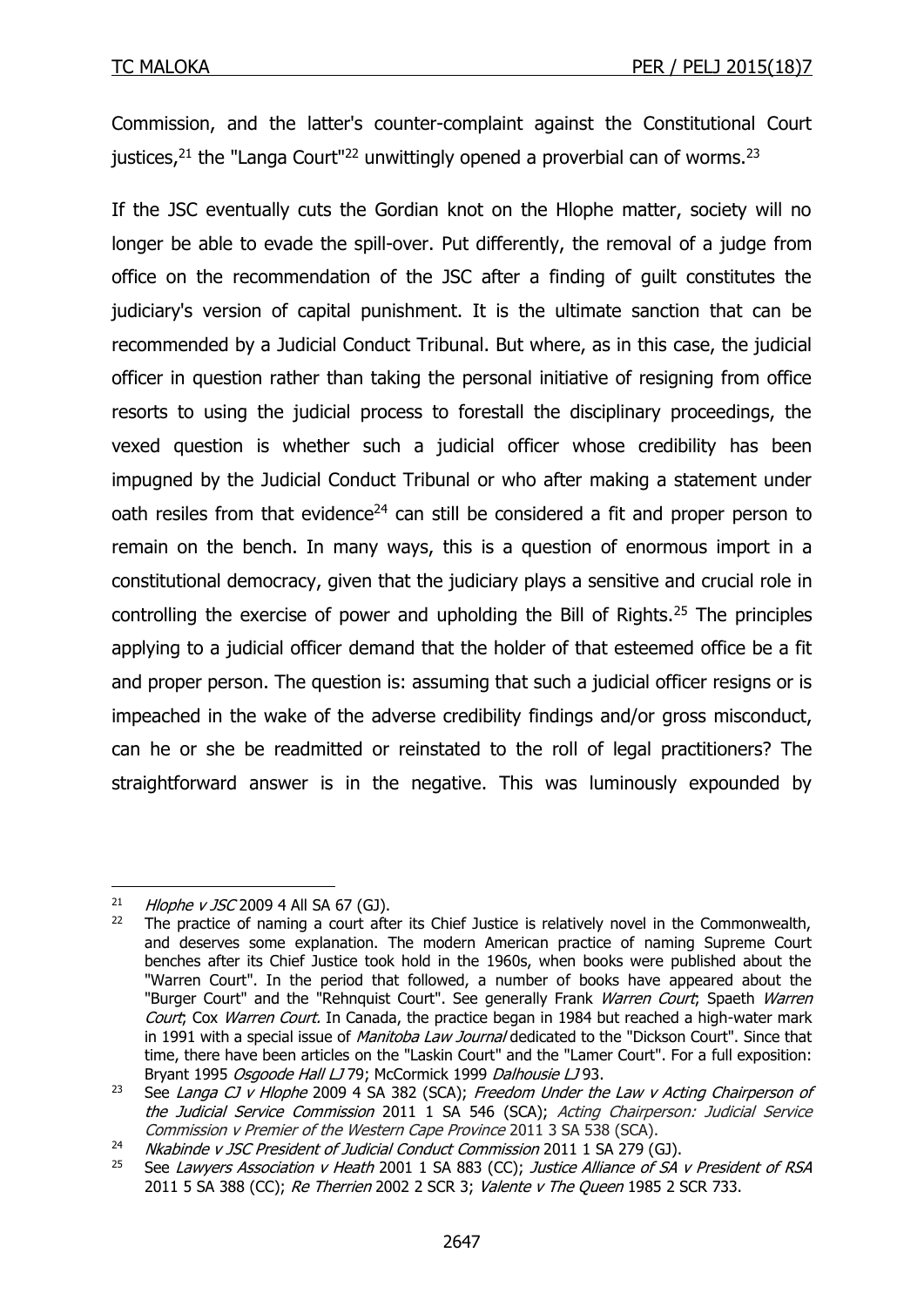1

Bradley H Wright, sitting as the Chair of the Ontario Law Society Hearing Panel in Law Society of Upper Canada v Kerry Parker Evans: 26

A judge who is found by his or her peers to lack credibility takes a jackhammer to that foundation. Repairing the foundation consists not only in unplugging the jackhammer but in denying the jackhammer access to the foundation and the magnificent edifice which rests upon it for as long as it takes to restore informed public confidence in the soundness of the site. We find that an informed public would have its confidence in the legal profession shaken by a relatively swift restoration to membership in the Society of a former judge whose credibility was impugned by his peers on the bench, and who admits to needing ongoing psychological therapy and practice conditions including monitoring to ensure that the misconduct would not recur.

We are also troubled by the fact that Mr Evans *breached the most serious* undertaking any person in Canada can give, an undertaking that no person, save a judicial appointee, can give. It is more serious than any other undertaking than even a Prime Minister can give for, while a Prime Minister may appoint judges, it is the judges who may one day sit in judgement of a Prime Minister. Mr Evans breached the undertaking, described in Re Therrien 2001 2 SCR 3, that a person gives when the person ascends to the bench of a Canadian court and accepts to sit in judgement of others. The sexual misconduct is one thing, and it is bad enough. It is exacerbated when it follows the giving of a solemn undertaking to comport one's self to the highest standards, and not to engage in misbehaviour. For reasons set forth in Re Therrien, ascending to the bench is tantamount to giving such an undertaking. From the perspective of the Law Society, *breaching that undertaking is additional* misconduct over and above the original misconduct.

Kerry stands for the proposition that a judge's membership in the law society does not disappear, but goes into abeyance, attesting to a continuing interest of the society in what happens while that person is a judge. This means that although the misconduct occurred while the person was a judge, the law society should apply its standards as if that person was still a lawyer. The fact that a judge abused his position as a judicial officer reflects badly on his standing as a lawyer because he

<sup>&</sup>lt;sup>26</sup> Law Society of Upper Canada v Kerry Parker Evans 2006 ONLSHP 40 paras [101], [102] (emphasis added). The termination of Mr. Evans' career as a justice of the Ontario Court of Justice was by resignation in circumstances where he may be presumed to have regarded his removal as a virtual certainty.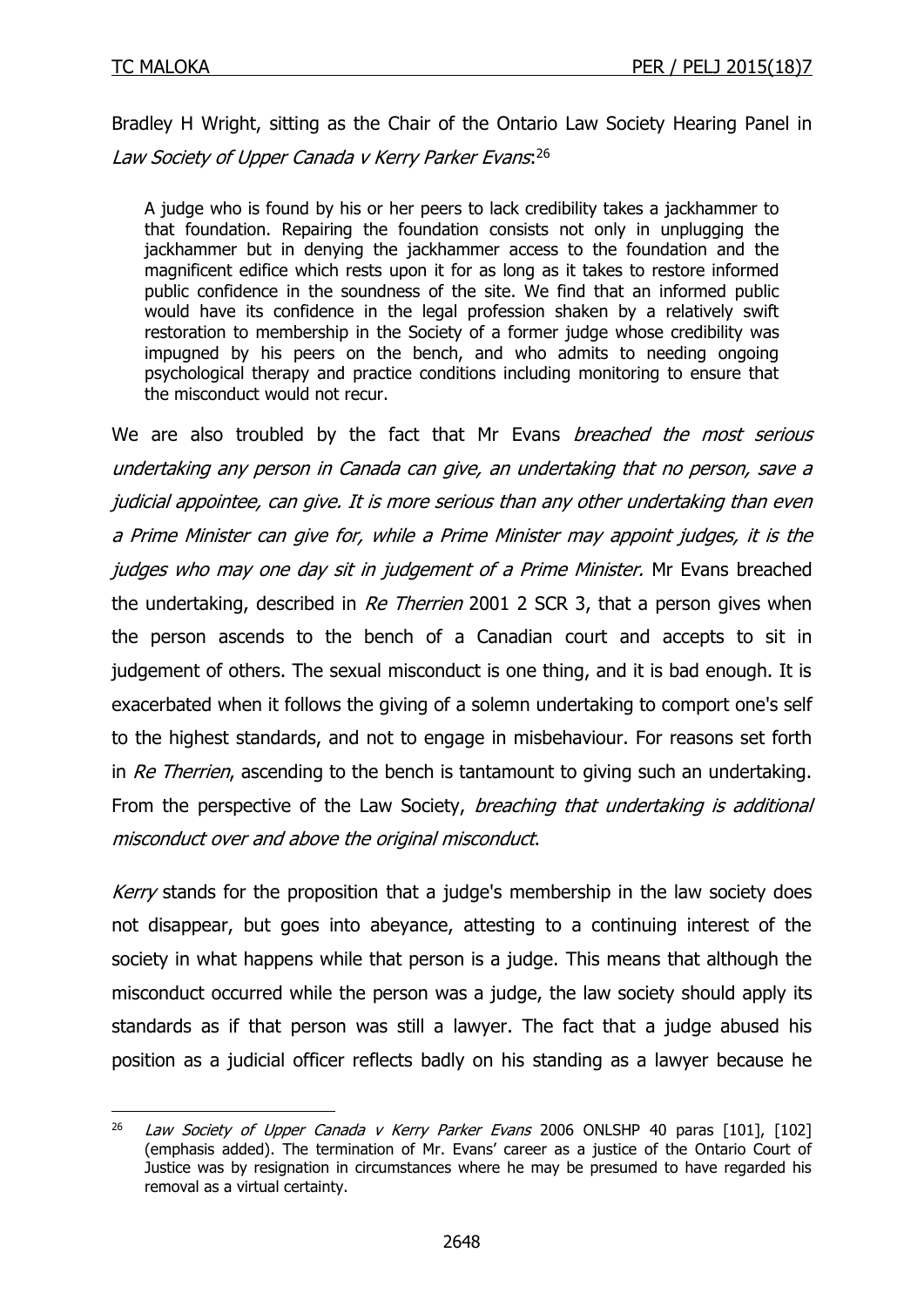<u>.</u>

would not have been a judge but for having been a lawyer to start with. This has bearing for judges appointed from the ranks of the legal profession. In such circumstances, the bar may apply to have the former judge's name struck off the roll.

# **3 Removal or suspension**

The inquiry into whether an attorney is a fit and proper person to remain in practice is governed by the provision of section 22(1)(d) of the Attorneys' Act of 1979.<sup>27</sup> This entails a weighing of the conduct complained of against the conduct expected of an attorney and to this extent involves a value judgement.<sup>28</sup> The appropriate sanction, namely a suspension from practice or striking from the roll, lies within the discretion of the court.<sup>29</sup> An application for striking off the roll is in itself a disciplinary enquiry and *sui generis*,<sup>30</sup> and not a lis between a law society and the attorney. The law society, as *custos morum* of the profession, places the facts before the court for consideration.<sup>31</sup> The facts on which the court exercises its discretion are to be established on a balance of probabilities.<sup>32</sup> Though the opinion or conclusion of the Law Society that the practitioner is no longer a fit and proper person to practice as an attorney carries substantial weight, the ultimate determination of fitness remains in the court's hands. $33$ 

Striking off is the legal profession's version of capital punishment, and is the worst sanction that can be meted out by a court. An order for removal from the roll has generally been imposed if it has been found that the practitioner is no longer a fit and proper person to practice as attorney unless there are exceptional circumstances

<sup>&</sup>lt;sup>27</sup> Section 22(1(d) of the *Attorneys' Act* 53 of 1979 reads as follows: "(1) Any person who has been admitted and enrolled as an attorney may on application by the society concerned be struck off the roll or suspended from practice by the court within the jurisdiction of which he practices –  $(a) - (d)$ . (b) If he, in the discretion of the court, is not a fit and proper person to continue to practise as an attorney."

<sup>&</sup>lt;sup>28</sup> See Law Society of the Cape of Good Hope v C 1986 1 SA 616 (A); Jasat v Natal Law Society 2000 3 SA 44 (SCA).

<sup>&</sup>lt;sup>29</sup> See A v Law Society of the Cape of Good Hope 1989 1 SA 849 (A) 851A-F.<br><sup>30</sup> Prokureursorde van Transvaal v Kleynbans 1995 1 SA 839 (T) 851E-E

<sup>&</sup>lt;sup>30</sup> Prokureursorde van Transvaal v Kleynhans 1995 1 SA 839 (T) 851E-F.<br><sup>31</sup> Circla v Law Society of the Transvaal 1979 1 SA 172 (A) 187H

 $31$  Cirota v Law Society of the Transvaal 1979 1 SA 172 (A) 187H.<br> $32$  Law Society v Matthews 1989 4 SA 389 (T) 3931-1

Law Society v Matthews 1989 4 SA 389 (T) 393I-J.

<sup>33</sup> Kaplan v Incorporated Law Society, Transvaal 1981 2 SA 762 (T) 781H.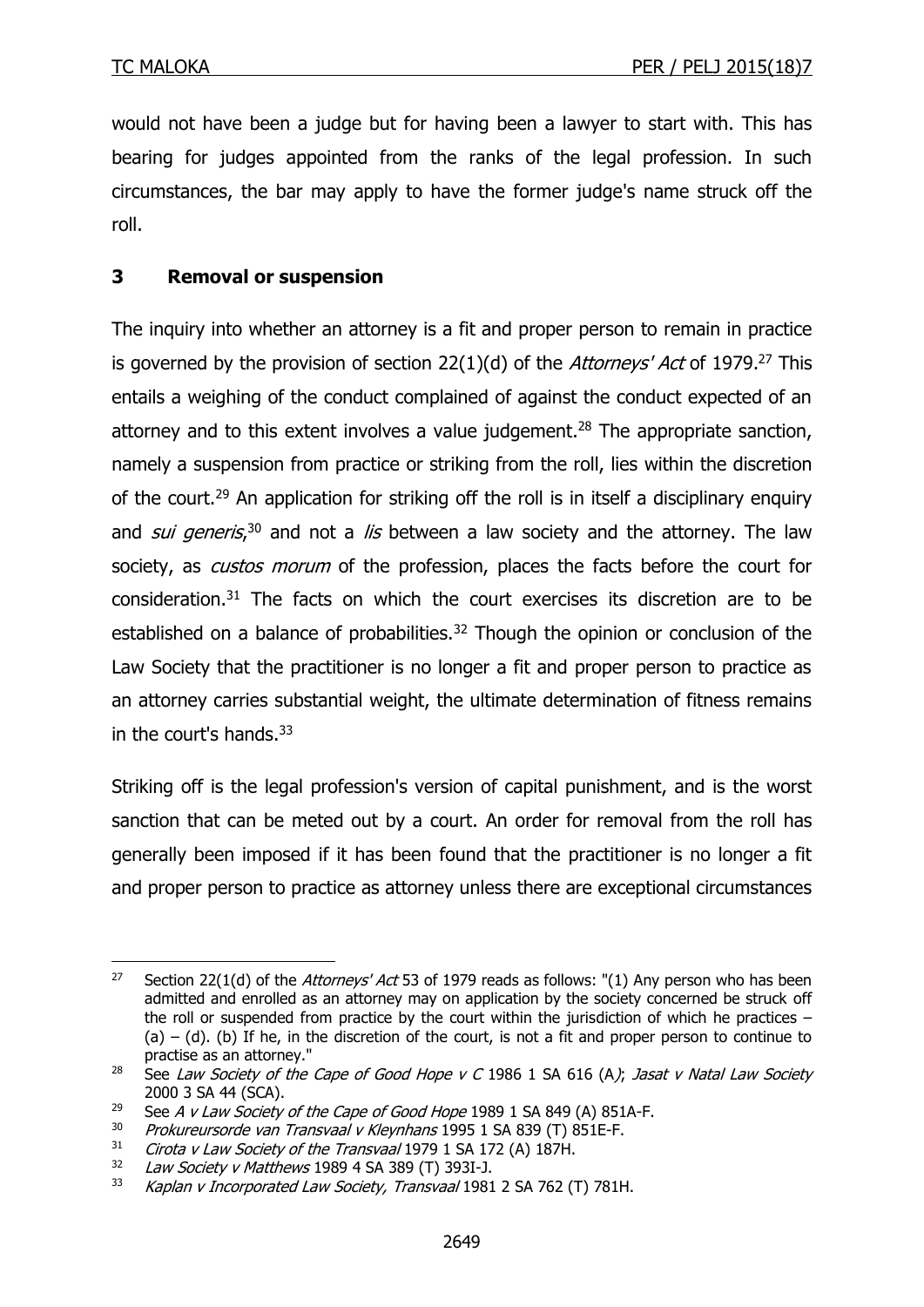<u>.</u>

justifying a lesser sanction such as suspension from practice,<sup>34</sup> and has generally been made in the following situations: mishandling of trust monies;<sup>35</sup> practising without being in possession of a fidelity fund certificate;<sup>36</sup> misappropriation of funds;<sup>37</sup> criminal conviction;<sup>38</sup> overreaching;<sup>39</sup> touting;<sup>40</sup> defrauding the revenue;<sup>41</sup> deceitful conduct and perjury;<sup>42</sup> contravention of the referral rule;<sup>43</sup> and ungovernability.<sup>44</sup>

 $34$  Van den Berg v General Council of the Bar 2002 2 All SA 499 (SCA) para [50]; Mafokate v Law Society of the Northern Provinces 2013 ZASCA 125 (23 September 2013) para 23; Law Society of the Northern Provinces v Mogami 2010 1 SA 186 (SCA) para [4].

<sup>&</sup>lt;sup>35</sup> See Law Society of the Northern Provinces v Mabando 2011 4 All SA 238 (SCA); Botha v Law Society of the Northern Provinces 2009 3 All SA 239 (SCA).

 $36$  See Law Society of the Northern Provinces v Viljoen, Law Society of the Northern Provinces v Dykes 2011 2 SA 327 (SCA).

<sup>&</sup>lt;sup>37</sup> See Law Society of the Northern Provinces v Coetzee 2014 ZAGPPHC 621 (12 August 2014); Law Society of the Cape of Good Hope v Schoeman 2014 ZAWCHC 110 (29 July 2014).

 $38$  Ngwenya v Society of Advocates, Pretoria 2006 2 SA 88 (WLD) 901-91; Hassim (also known as Essack) v Incorporated Law Society of Natal 1977 2 SA 757 (A) 768A-B; Incorporated Law Society of the Transvaal v Mandela 1954 3 SA 102 (T) 104A.

<sup>&</sup>lt;sup>39</sup> General Council of the Bar v Geach 2013 2 SA 52 (SCA) paras 130-132.

<sup>&</sup>lt;sup>40</sup> Law Society of the Northern Provinces v Sonntag 2012 1 SA 372 (SCA). See also Boome and Slabbert 2015 THRHR 407

<sup>&</sup>lt;sup>41</sup> See Legal Services Commissioner v Stirling 2012 VCAT 347 para [85].

Kekana v Society of Advocates of SA 1998 4 SA 649 (SCA) 655G. Hefer JA stated: "I share the view expressed in *Olivier's* case *supra* at 500H *ad fin* that, as a matter of principle, an advocate who lies under oath in defending himself in an application for the removal of his name from the roll, cannot complain if his perjury is held against him when the question arises whether he is a fit and proper person to continue practising." Also see General Council of the Bar v Geach 2013 2 SA 52 (SCA) paras [142]; Johannesburg Society of Advocates v Van Blankenberg 2015 ZAGPJHC 41 (13 March 2015).

<sup>43</sup> Cape Bar Council v Noordien 2013 ZAWCHC 138 (30 August 2013); Eastern Cape Society of Advocates v Vusani 2014 ZAECGHC 93 (31 October 2014); Rosemann v General Council of the Bar of South Africa 2004 1 SA 568 (SCA).

<sup>&</sup>lt;sup>44</sup> The decisions of disciplinary panels of the Canadian Law Society are instructive. The concept of "ungovernability" was considered by the panel in *Law Society of BC v Spears* 2009 LSBC 28 para [7]. The Law Society Panel described the concept as follows: "The Panel is very concerned that the Respondent has in the past demonstrated an unwillingness to comply with conditions imposed upon him by the Law Society. It is a fundamental requirement of anyone who wishes to have the privilege of practising law that that person accept that their conduct will be governed by the Law Society and that they must respect and abide by the rules that govern their conduct. If a lawyer demonstrates that he or she is consistently unwilling or unable to fulfil these basic requirements of the privilege to practise, that lawyer can be characterized as 'ungovernable' and cannot be permitted to continue to practise." Also see [Law Society of Upper Canada v](https://www.canlii.org/en/on/onlst/doc/2013/2013onlshp103/2013onlshp103.html?searchUrlHash=AAAAAQAjdW5nb3Zlcm5hYmlsaXR5IGxlZ2FsIHByYWN0aXRpb25lcnMAAAAAAQ&resultIndex=11) John [Phillip Thomas Middlebrook](https://www.canlii.org/en/on/onlst/doc/2013/2013onlshp103/2013onlshp103.html?searchUrlHash=AAAAAQAjdW5nb3Zlcm5hYmlsaXR5IGxlZ2FsIHByYWN0aXRpb25lcnMAAAAAAQ&resultIndex=11) 2013 ONLSHP 103; [Law Society of Upper Canada v](https://www.canlii.org/en/on/onlst/doc/2015/2015onlsth45/2015onlsth45.html?searchUrlHash=AAAAAQAjdW5nb3Zlcm5hYmlsaXR5IGxlZ2FsIHByYWN0aXRpb25lcnMAAAAAAQ&resultIndex=15) Munro 2015 ONLSTH 45. It is submitted that majority of cases on suspensions and disbarment in South Africa fall under the rubric of ungovernability. See eq De Wet v Law Society of the Northern Provinces, In Re: Law Society of the Northern Provinces v De Wet 2014 ZAGPHC 799 (10 October 2014); Law Society of the Cape of Good Hope v Ooboshiyane 2013 ZAECGHC 35 (18 April 2013).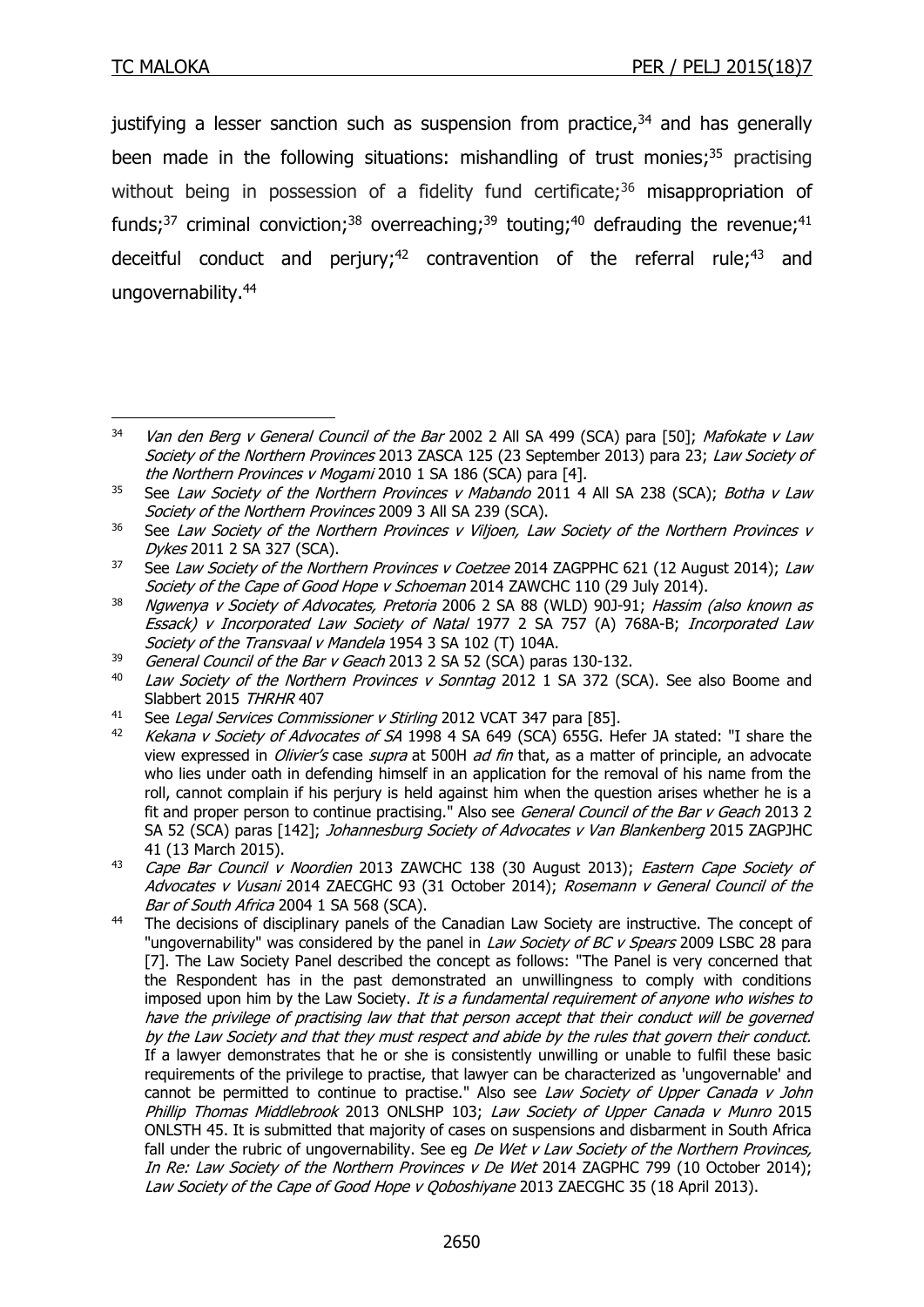### **4 The question for determination in proceedings for re-admission**

The path to a successful re-entry into the profession by a practitioner previously struck off the roll for conduct involving dishonesty is an arduous one.<sup>45</sup> As a general rule, an order of striking off for serious professional misconduct is intended to be permanent.<sup>46</sup> Re-admission is the exception rather than the rule. The applicant bears the difficult and formidable onus of proving that he or she is a fit and proper person to be re-admitted. In contrast to an application for admission, an application for readmission by a disbarred practitioner invariably attracts strict scrutiny.<sup>47</sup> Refusal by an applicant to present appropriate evidence in support of his or her own readmission application is fatal.

The crisp question for determination in proceedings for re-admission or reinstatement is whether there has been a genuine, complete and permanent reformation on the part of the disbarred practitioner seeking reinstatement.<sup>48</sup> This involves an enquiry as to whether the defect of character or attitude which led to the practitioner being adjudged not fit and proper has been purged. In turn, this raises the delicate issue of an assessment of the reformation of the applicant's character and the prospects of his or her successful conformation in the future to the exacting demands of the profession that he or she seeks to re-enter. This brings to the fore the problematic issue of whether there is evidence of the careful and considered soul-searching required in order to demonstrate that the defect in character has been remedied and the applicant is indeed reformed. In effect, until and unless there is such a cognitive appreciation on the part of the disbarred practitioner, it is nigh impossible to see how the defect can be cured or corrected. Accordingly, any true and lasting reformation of necessity depends upon such appreciation. This is because the standards of the legal profession are exacting. There are cases where the gravity of professional misconduct by its very character may exclude the prospect of rehabilitation.<sup>49</sup> Even though there is evidence indicating that it is

<sup>&</sup>lt;sup>45</sup> For a full discussion: Slabbert and Boome 2014 PELJ 44.

<sup>&</sup>lt;sup>46</sup> Malan v Law Society of the Northern Provinces 2009 1 SA 216 (SCA) para [8].<br><sup>47</sup> Ex narte Aarons, Law Society Intervening 1985 3 SA 286 (T) 290C-C

<sup>&</sup>lt;sup>47</sup> Ex parte Aarons, Law Society Intervening 1985 3 [SA 286](http://www.saflii.org/cgi-bin/LawCite?cit=1985%20%283%29%20SA%20286) (T) 290C-G.<br><sup>48</sup> See Law Society of the Transvaal v Behrman 1981 4 SA 538 (A) 557

See Law Society of the Transvaal v Behrman 1981 4 [SA 538](http://www.saflii.org/cgi-bin/LawCite?cit=1981%20%284%29%20SA%20538) (A) 557A-C; Society of the Cape of Good Hope v C 1986 1 SA 616 (A) 640C-D.

<sup>49</sup> Budricks v Law Society of the Cape of Good Hope 2008 ZAECHC 73 (24 April 2008) para [13].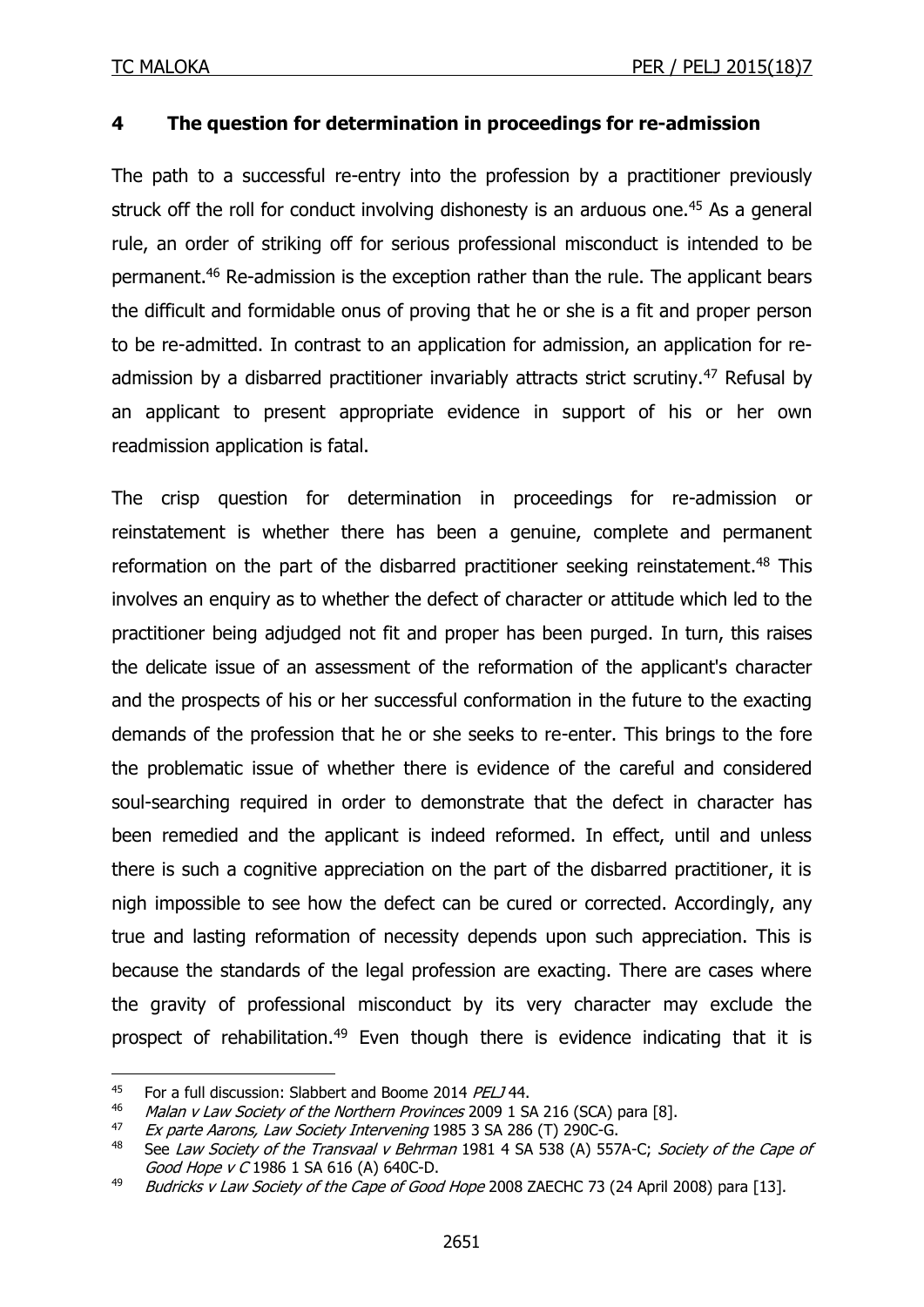unlikely that a disbarred practitioner will repeat his or her previous misconduct, the first duty of the law society is to protect the public interest, particularly public confidence in every member of the profession.

### **5 Facts and legal issues in Thukwane**

What weight should be given to the fact that an applicant for admission is still on parole for a serious offence? This is a novel issue in so far as admission or readmission in South Africa is concerned. At issue in *Thukwane* was the refusal to register the applicant's contract of articles on the ground that as a parolee he had failed to prove that he was a fit and proper person pursuant to section 4 of the Act. The applicant contended that he had been fully rehabilitated and that he was a fit and proper person to enter the profession. It was the position of the Law Society that given the nature and gravity of conviction for murder, violence and dishonesty, absent convincing evidence of genuine and enduring rehabilitation<sup>50</sup> the applicant cannot be considered to have demonstrated good character, repute and fitness as envisaged by the provisions of section 4(b) of the Act. In seeking to review and set aside the respondent's decision, the applicant raised three principal arguments, namely legitimate expectation, the status of a parolee, and the lack of a fair hearing. In the ensuing discussion, only the issues of legitimate expectation and parolee status are considered.

# **6 Legitimate expectation argument**

It was contended in *Thukwane* that the law society created a legitimate expectation that the parolee could enter the legal profession by way of articles, *inter alia* by allowing him to attend the practical legal training school and to write the attorneys' admission examination. The contention could not be sustained because there is no fitness requirement in respect of attendance at any of the courses or of writing this examination. Rabie J held that: $51$ 

The applicant would have known that the question whether he was a fit and proper person would for the first time be considered and decided when he applied for the

 $50$  Thukwane paras [20]-[31].

 $51$  Thukwane para [42].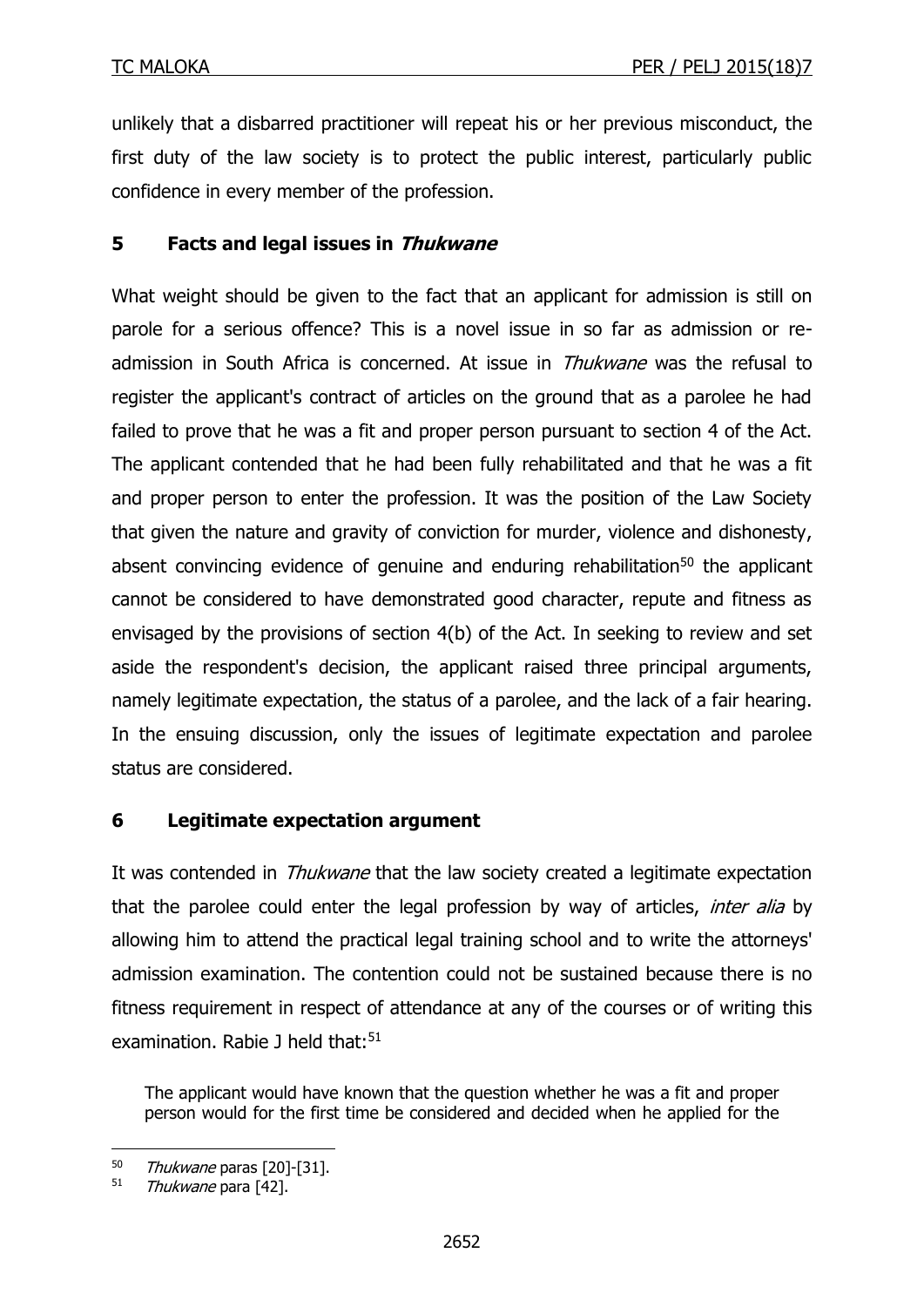registration of his contract of articles of clerkship. He thus knew that nothing had gone before could relieve him of his statutory obligation to prove to the respondent that he was a fit and proper person. The Act does not require of the respondent to consider the issue of fitness and propriety prior to a person applying for registration of his/her articles of clerkship.

### **7 The question of parolee status**

The problem of applicants with a criminal record seeking admission into the honourable profession was extensively deliberated upon and the guiding principles established in the leading South African case on the subject  $-$  Ex parte Krause.<sup>52</sup> The approach of South African courts is encapsulated in the following passage in the judgement of Innes CJ:

The real fact is this - that in most cases the fact of the criminal conviction shows the man to be of such a character that he is not worthy to be admitted to the ranks of an honourable profession. That is the real ground upon which the Court acts in such cases; and it is from that standpoint in my opinion that we should regard the facts of this case. $53$ 

In the present case it will be recalled that the applicant was still serving parole. In the context of the core principles and considerations referred to in cases dealing with applicants with criminal convictions,  $54$  the court and society had to be more careful in deciding whether an applicant had proved his or her fitness in order to serve articles. As the High Court in *Mtshabe* explained:<sup>55</sup>

The fact that the applicant had been placed on parole by the Department of Correctional Services should therefore be seen in the correct perspective. The decision to allow a convicted person to conclude his sentence outside of prison and subject to certain conditions is taken by the relevant parole board on the basis of certain criteria which obviously differ from the criteria used to establish whether a person is fit and proper to be allowed to have his contract of articles of clerkship registered, or to be admitted to practise as an attorney. The granting of parole is not an indication that the applicant should be regarded as a fit and proper person as envisaged by the Act and as was discussed in the cases referred to.

For an applicant on parole to contend that he is a fit and proper person is to overstretch purpose and import of section 73(5) of the Correctional Services Act 11 of 1998. A sound interpretation of the relevant provisions makes it clear that parole

1

 $52$  Ex parte Krause 1905 TS 221.<br> $53$  Ex parte Krause 1905 TS 221.

 $53$  Ex parte Krause 1905 TS 221 223.<br> $54$  Ex parte Moseneke 1978 4 SA S

 $Ex$  parte Moseneke 1978 4 SA 884 (T) 888E-889B; In re Ngwenya v Society of Advocates, Pretoria 2006 2 SA 87 (W).

<sup>55</sup> Mtshabe para [69].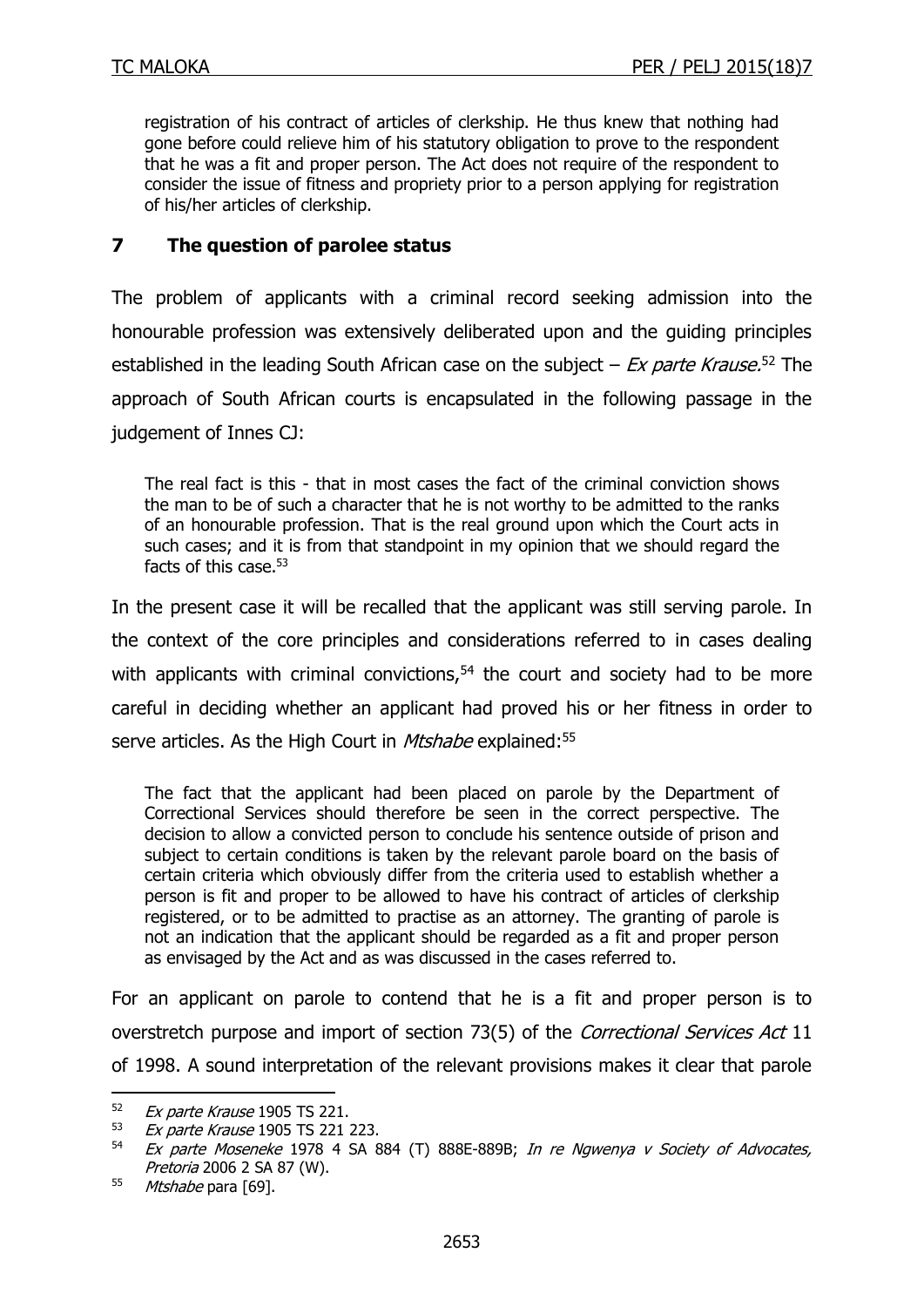is a form of correction which may be imposed upon a sentenced prisoner in order to meet the broader objective of rehabilitating and reintegrating offenders into the community. Being on parole is antithetical to the requirements of being a fit and proper person. It should be borne in mind that the status of a parolee is not equivalent to one who has been unconditionally released from prison as having served his or her sentence of incarceration.

It is appropriate to take note of two decisions of American courts cited by the High Court in *Mtshabe*.<sup>56</sup> In the matter of *In re Lazcano*<sup>57</sup> the Supreme Court of Arizona was confronted with the question whether a person who was subject to Texas deferred adjudication<sup>58</sup> may be admitted to practise law in Arizona. Whilst an undergraduate student in Texas in 2002, the applicant had been arrested and indicted for burglary and sexual assault. The Texas court deferred adjudication while the applicant completed a 10-year term of probation. After graduating from law school he passed the Arizona bar examination and sought admission to practise in 2008. The Arizona Committee on Character Fitness by majority recommended admission. The matter came before the Supreme Court by way of review and the court sought submission on the question as to the effect of the deferred adjudication on the applicant's fitness to practise law. The Supreme Court denied the application, citing amongst other reasons the public interest dimension at stake. 59

By contrast, the applicant in Michael T Miranda  $v$  The People of the State of  $Colorado<sup>60</sup>$  was readmitted to practise whilst still on parole. He had been convicted of driving his vehicle whilst intoxicated and causing the death of a person. He received eight years imprisonment followed by five years mandatory parole. His law licence was suspended for two years. The court had found that the applicant had demonstrated the requisite degree of rehabilitation. He had for instance refrained from drinking since the motor vehicle accident; since then participated in

<sup>56</sup> *Mtshabe* paras [33]-[35], [37]-[44].

<sup>57</sup> In re Lazcano 222 P 3d 896 (201).

 $58$  A person on deferred adjudication is treated, in terms of the *Texas Penal Code*, as if the charge is still pending. (See In re Lazcano 222 P 3d 896 (201) fn 1).

 $\frac{59}{10}$  In re Lazcano 222 P 3d 896 (201) paras [15] and [16].<br> $\frac{50}{10}$  Michael T Miranda v The People of State of Colorado I

Michael T Miranda v The People of State of Colorado Unreported Case No 10PDJO97 of 17 April 2012.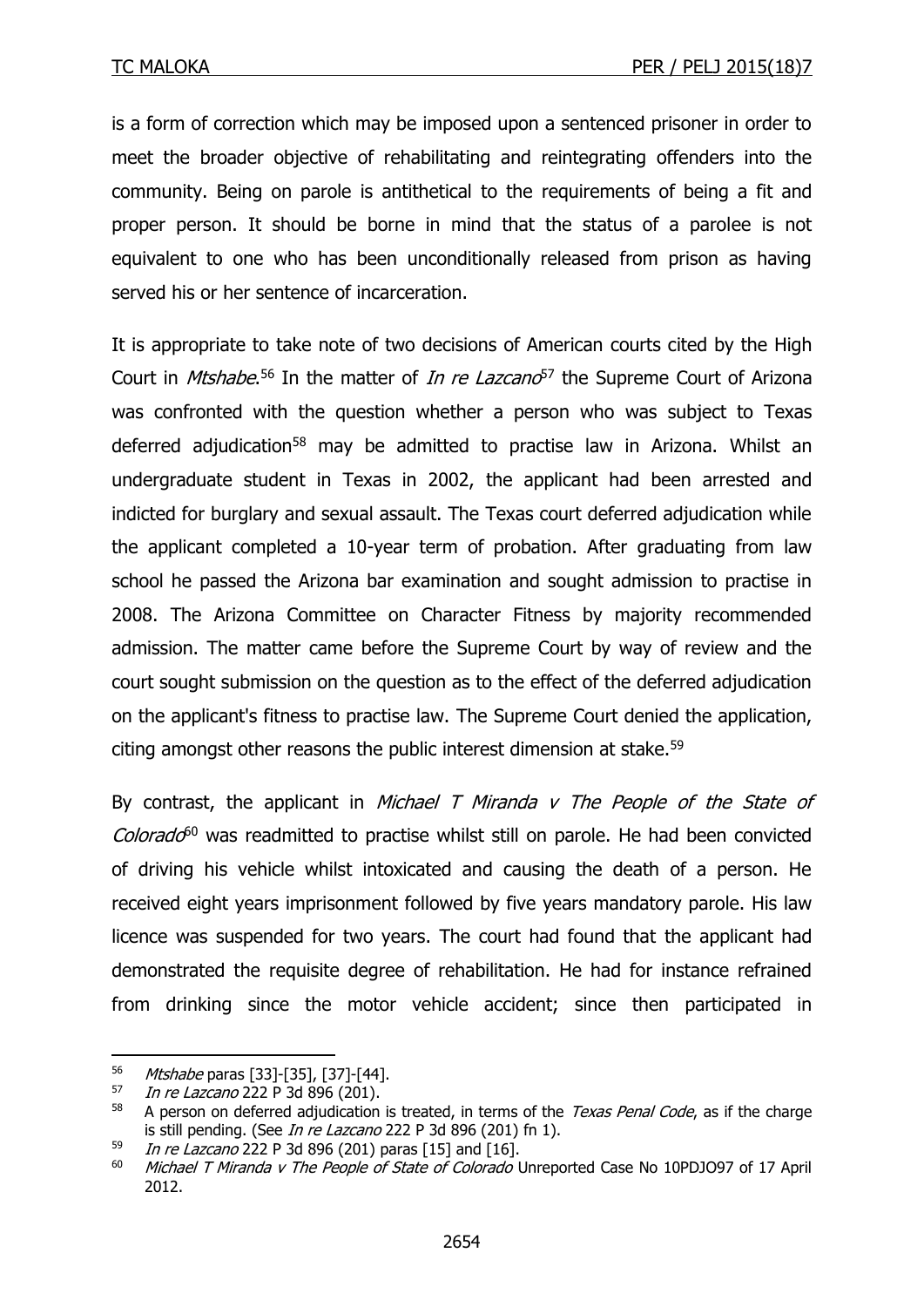<u>.</u>

programmes run by Alcohol Anonymous; expressed remorse; and demonstrated appreciation of the nature of his conduct and its consequences. In reinstating the petitioner, the court imposed the following conditions: that he disclose in writing to and discuss with all prospective clients his status as a parolee and that he obtain written, informed consent from such clients confirming that he had disclosed his status.

In addressing the vexed question of readmitting a person who is still on parole the Supreme Court of Colorado said the following:<sup>61</sup>

... the Colorado Supreme Court has not addressed whether a parolee may properly be reinstated or readmitted to the practice of law. The People cite case law from sister jurisdictions rejecting parolees' applications for reinstatement, but we find those decisions factually distinguishable, inasmuch as the gravity of the applicants' criminal offenses in those cases reflects substantially more serious moral turpitude and thus represents a much larger hurdle to reinstatement. And even though some jurisdictions do apply a *per se* rule excluding parolees from the practice of law, the Hearing Board does not view the Petitioner's status as a parolee as an insuperable obstacle to his reinstatement. Instead, we conclude that the fact that the Petitioner is serving a parole sentence ought to be considered as but one element in the totality of the circumstances in order to determine whether his resumption of legal practice will be injurious to the public.

Unlike the parolee in *Michael T Miranda*, Thukwane could not demonstrate sustained rehabilitation. The fact that the applicant in *Thukwane* conducted himself well during parole cannot on its own be regarded as clear and convincing evidence of rehabilitation.<sup>62</sup> It is trite that parolees typically behave well while on parole, therefore admission authorities cannot properly evaluate rehabilitation. In short, an application for admission whilst on parole for serious criminal offences is premature. It is also relevant to take note of the Canadian case of *Miller*.<sup>63</sup> There a doctor had engaged in an affair with a vulnerable patient and as a consequence he had been

<sup>&</sup>lt;sup>61</sup> Michael T Miranda v The People of State of Colorado Unreported Case No 10PDJO97 of 17 April 2012 cited in Mtshabe para [34].

 $62$  A report from a psychologist considered by the law society noted that it is "difficult to predict how the applicant would cope with the stress of private practice as it would depend on the manner in which he feels accepted and valued in the situation he finds himself in and the manner in which he addresses his defence mechanisms in time to come". It was also recommended to the applicant that he submit himself to psychotherapy sessions and submit another report to the Law Society in that regard (Mtshabe paras [28]-[31]).

 $^{63}$  Barry Miller v Law Society of Upper Canada 2004 ONLSHIP 4. A slightly different version of the facts in *Barry* can be gleaned from the leading duress case of *Preller v Jordaan* 1956 1 SA 483 (A). For further discussion: Glover 2006a SALJ 97-124; Glover 2006b SALJ 285-314.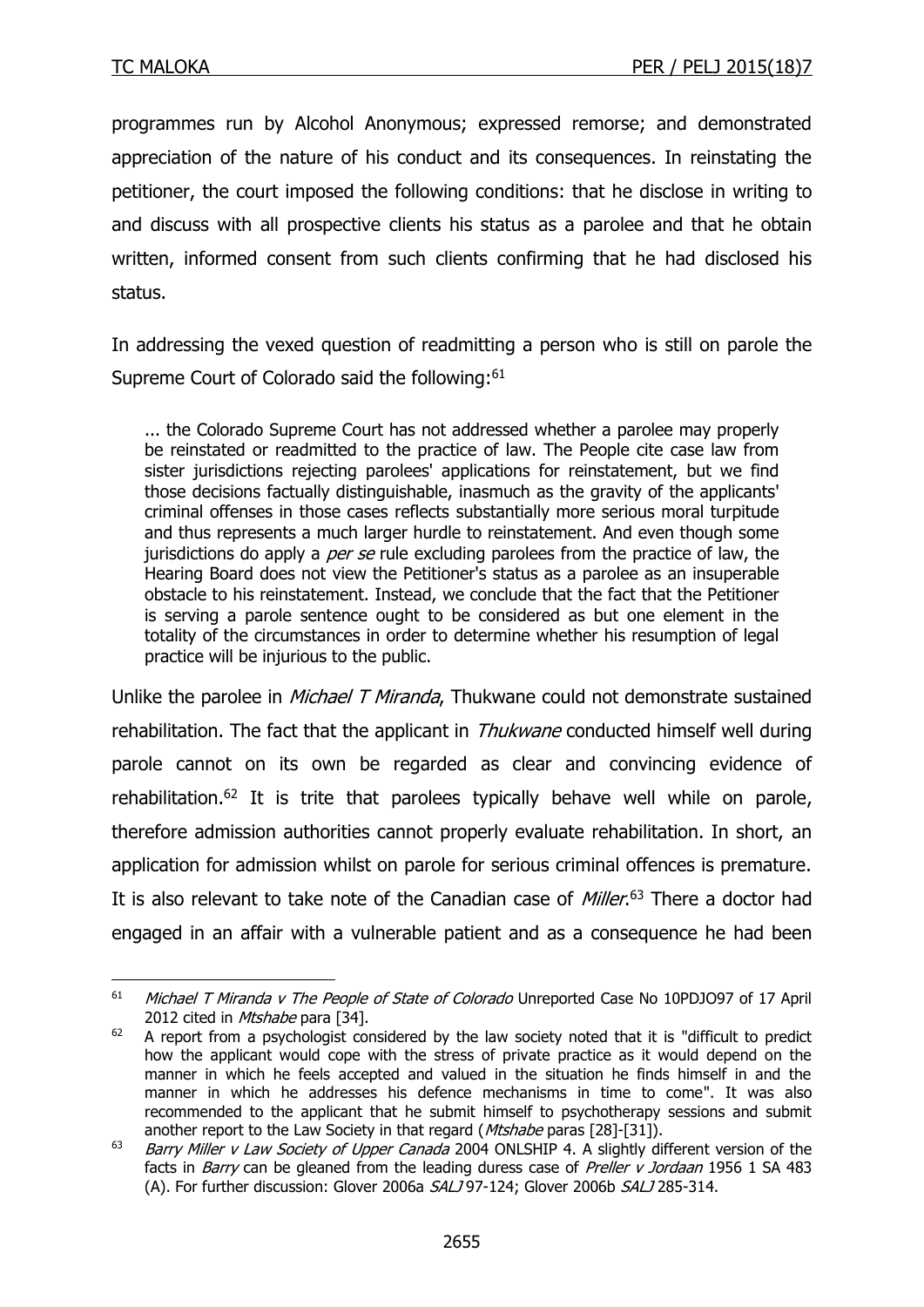removed from the medical register in Manitoba. He then obtained a law degree and applied for admission to the Law Society of Upper Canada. When he did so, he provided untruthful particulars about the sexual misconduct, admitting that he had been accused of it, but denying that it had happened. The LSUC Panel found that, at the time of the hearing, the evidence clearly established that Miller was a man of honesty, integrity and empathy, and that the incidents of his untruthfulness to the Society were not as a result of a fundamental character flaw or repeated course of conduct, but had resulted from a deep depression from which he had recovered. This is distinguishable from either Thukwane or Mtshabe.

# **8 The problem of unresolved issues of the aftermath: Mtshabe**

Unlike Thukwane, in Mtshabe the applicant parolee was a disbarred practitioner who, rather like the 13 advocates in *Geach*,<sup>64</sup> had "mounted the steed of greed".<sup>65</sup> In *Mtshabe* the question for determination was whether the applicant parolee had demonstrated that he had long since removed himself from the circumstances that led to his striking-off and from any unsettled or unresolved issues of the aftermath. Put another way, was there clear and convincing evidence of genuine, complete and lasting reformation on the part of the applicant. It is often said that courts are justifiably slower to reinstate and to put into the hands of an unworthy, disgraced practitioner that almost unlimited opportunity to inflict wrongs upon society possessed by a practising lawyer.<sup>66</sup> The onus on an applicant in a readmission application is both high and stringent. $67$  In determining whether or not the onus has been discharged a court is called upon to have regard to the nature and degree of the conduct which led to his removal from the roll; the explanation afforded by him for such conduct; his actions in regard to an enquiry into his conduct and

<sup>&</sup>lt;sup>64</sup> In *General Council of the Bar of SA v Geach* 2013 2 SA 52 (SCA) para [181] Wallis JA refers to a case of a senior advocate appearing before the Pretoria Bar Disciplinary Committee on charges of double briefing and overreaching the RAF, who is reported to have explained his conduct with the telling expression: "As dit pap reen, moet jy skep." (If it rains porridge, you must help yourself).

 $65$  *Mtshabe* para [17].

<sup>&</sup>lt;sup>66</sup> See generally *Swartzberg v Law Society of the Northern Provinces* 2008 5 SA 322 (SCA) paras [14], [22].

 $\frac{67}{100}$  Kudo v Cape Law Society 1972 4 SA 342 (C) 345H-346A; Lambert v Incorporated Law Society [1910 TPD 77;](http://www.saflii.org/cgi-bin/LawCite?cit=1910%20TPD%2077) Ex parte Wilcocks [1920 TPD 243;](http://www.saflii.org/cgi-bin/LawCite?cit=1920%20TPD%20243) W v Incorporated Law Society, Transvaal [1953 4](http://www.saflii.org/cgi-bin/LawCite?cit=1953%20%284%29%20SA%20189) [SA 189](http://www.saflii.org/cgi-bin/LawCite?cit=1953%20%284%29%20SA%20189) (T) 191A–B.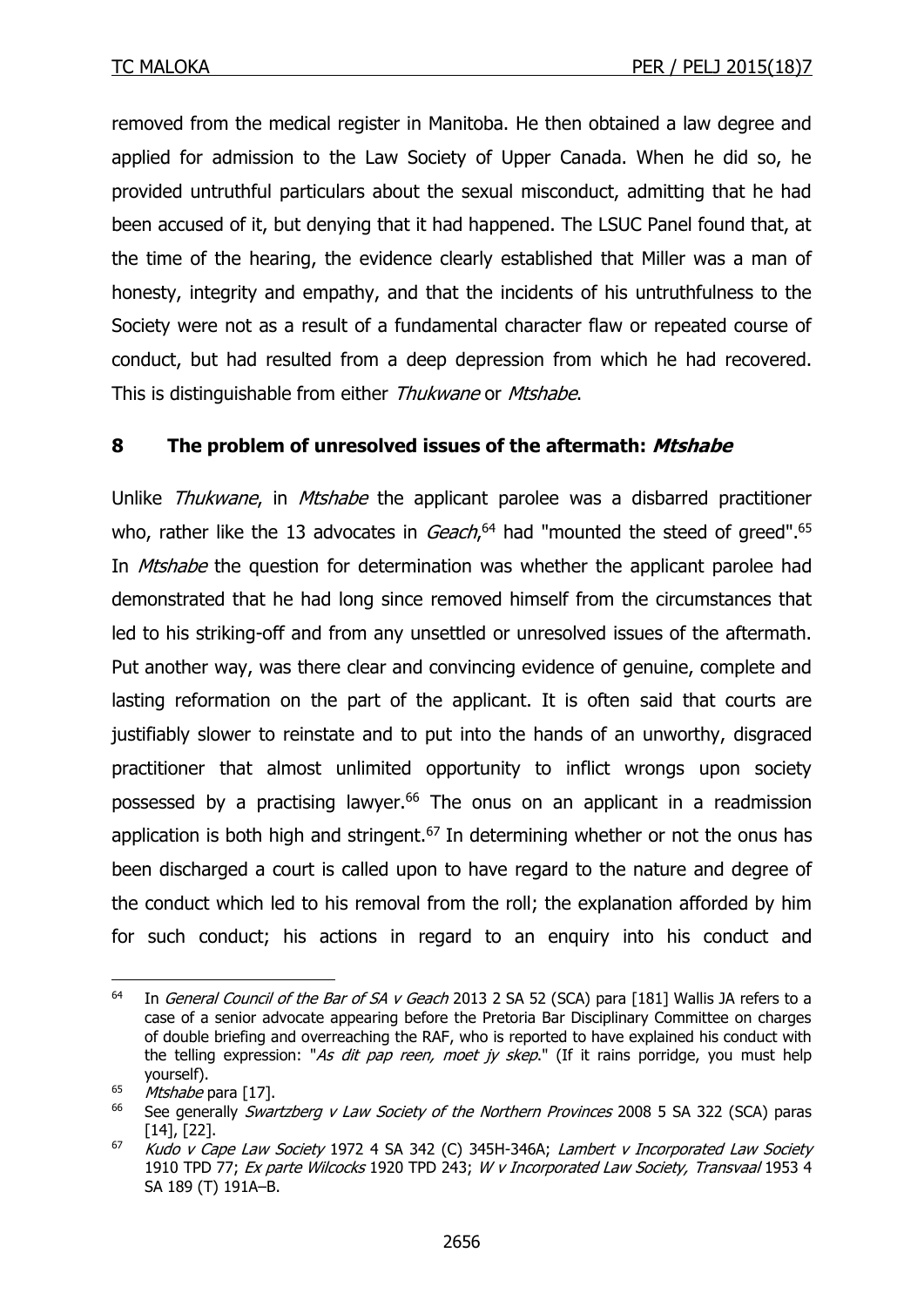proceedings to secure his removal; the lapse of time between his removal, the expression of contrition by him and its genuineness; and his efforts at repairing the harm which his conduct may have occasioned others.

Leaving aside the issue of the parolee status, the salient features of *Mtshabe's* case in their totality did not remotely show that the applicant satisfied the relevant principles and considerations enunciated in seminal readmission cases from Krause, Behrman, and Aarons to Swartzberg. In this instance the applicant had been convicted of fraud and he was still on parole. During the criminal proceedings the trial court made adverse credibility findings against the applicant.<sup>68</sup> In short, it found him to be a patently dishonest witness and rejected his evidence. The High Court spoke of the applicant's testimony in these words:<sup>69</sup>

Having regard therefore to the nature of the offence for which the applicant was convicted as well as the dishonest and lying nature of the defence he proffered at trial, it is apparent that this is a matter in which the applicant must of necessity realise that his prospects of being readmitted to the profession of attorneys must be very slim indeed. In order to gain any prospect of readmission the applicant will have to discharge a heavy onus to demonstrate by clear and convincing evidence that he has indeed reformed and he is now a fit and proper person.

A finding of lack of credibility by a court is very damning and one which the law society would have trouble setting aside regardless of an expression of contrition.<sup>70</sup> In the words of the Chair of the Ontario Law Society Hearing Panel, $71$  "if there is a sterling quality of a lawyer, it has to be his candour and truthfulness".

Since being struck off the roll following his conviction for fraud, the following questions may be posed: what was the explanation afforded by him for such transgression? What was the applicant's attitude in regard to an enquiry into his conduct and proceedings to secure his removal? The applicant sought to assign responsibility for his own conduct to his former candidate attorney. In the application for his removal he was found to be uncooperative, even obstructive in

<sup>&</sup>lt;sup>68</sup> In S v Mtshabe 2006 ZAECHC 80 (25 July 2006) para 34 Chetty J stated the following: "The accused's blatant untruthfulness ... permeated every aspect of his evidence. He was not only a shocking witness with no regard for the truth but moreover he was an extremely evasive witness, whose answers during cross-examination bore little relation to the questions asked."

 $\frac{69}{70}$  Mtshabe para [14].

General Council of the Bar of SA v Geach 2013 2 SA 52 (SCA) paras [99]-[101].

 $71$  Law Society of Upper Canada v Kerry Patrick Evans 2006 ONLSHP 40 para [93].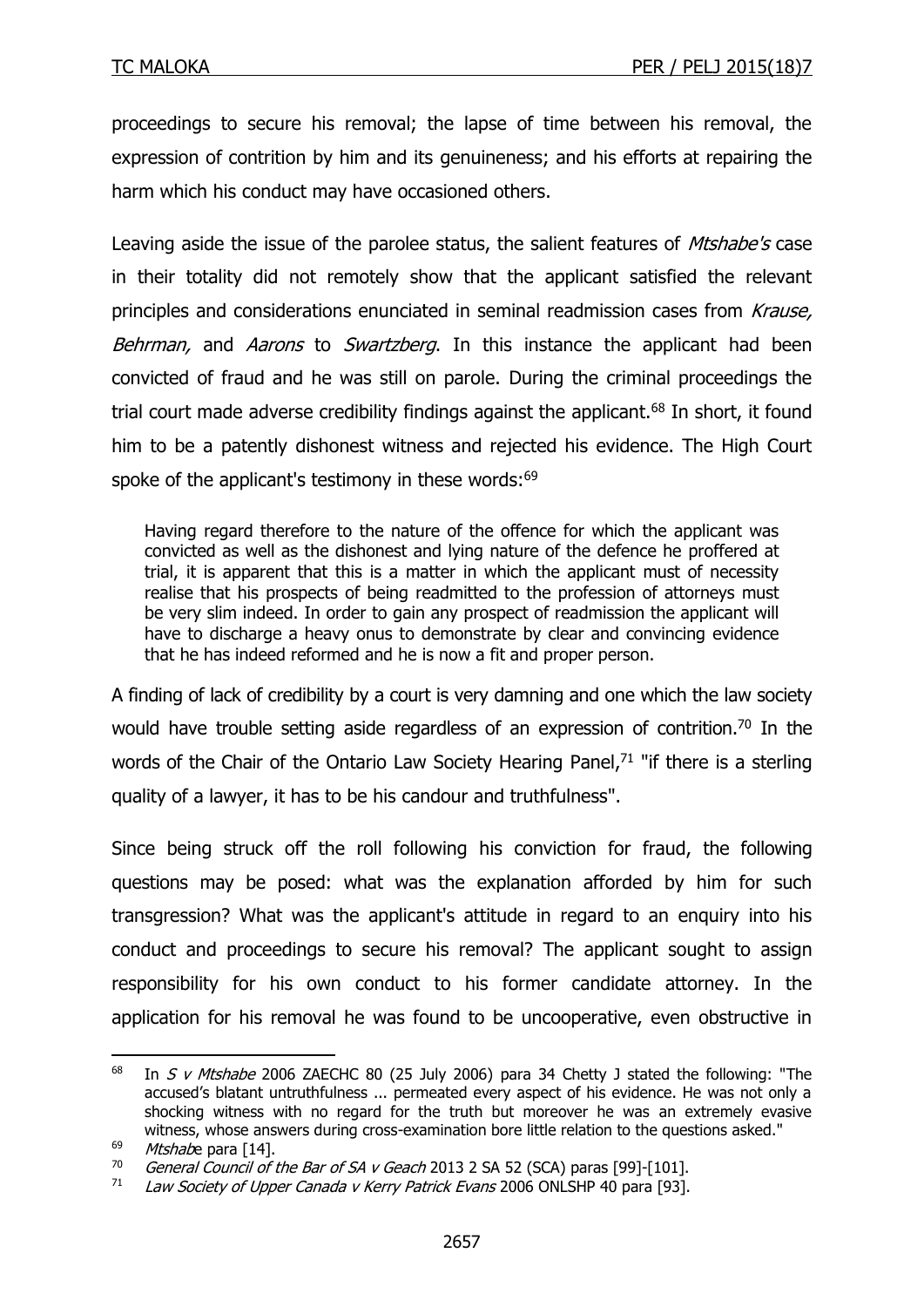dealing with the allegations against him. He then launched a counter-application vigorously resisting his removal from the roll, in the process making specious attacks against the law society.<sup>72</sup>

The enormity of the applicant's conviction and professional misconduct and his parolee status bring to the fore problematic questions of rehabilitation. In effect, this prompts the difficult question: how does an applicant redeem himself where his integrity has been found wanting in serious respects, where he has made himself guilty of dishonest and unprofessional conduct, and where he has evinced defects of character which show beyond question that he was not a fit and proper person to be an attorney? The answer can be only by adducing cogent evidence of sufficient quality to "convince" the court of the applicant's "genuine, complete and permanent reformation," that "the defect of character" which caused the transgression "no longer exists," and "that he can in the future be trusted to carry out the duties of an attorney in a satisfactory way as far as members of the public are concerned".

The evidence of reformation came from the applicant himself and supporting affidavits came from a former inmate, officials of the Department of Correctional Services and a number of organisations. These were buttressed by faith-based character witnesses. It is accepted that the applicant in reinstatement proceedings must show that his or her conduct is unimpeached and unimpeachable, and this can be established only by the evidence of trustworthy persons, especially members of

<sup>1</sup>  $72$  In giving short shrift to the counter application, Jones J in Law Society of the Cape of Good Hope v Ntsikane Zim Michael Mtshabe (ECM) Unreported Case No 743/2007 16 cited in Mtshabe para [23] 382D-F made devastating findings regarding the applicant's insight into the nature of his conduct: "A reading of the respondent's papers in this application reveals anything but recognition of the seriousness of the fraud which he committed, anything but the need for a complete change of character. His attitude, and that of some of his character witnesses, is that he is guilty of no mere than 'a blunder'; or 'making a mistake'; or merely overcharging his clients; or an error of judgement for which he requires no more than a rap over the knuckles by way of a sanction. He was even so misguided as to suggest that the Law Society is somehow to blame for his default: the notion is, apparently, that he should have been taught to submit proper accounts to his clients. Is he really saying that the Law Society should train candidate attorneys how not to draw up fraudulent accounts? He refers in his documents to cases where forgiveness has publicly been given to prominent political personalities for serious offences, including offences of dishonesty. The terms in which he does so give rise to the inference that he does not appreciate that what has he did is particularly offensive because he is an attorney [original emphasis] and not a member of some other profession or organization. There is no evidence of soul-searching or coming to terms over the past ten years with the seriousness of what he did. There is no factual basis upon which we can with conviction hold that what he did in the past should not preclude him from practice in the future." (Emphasis added).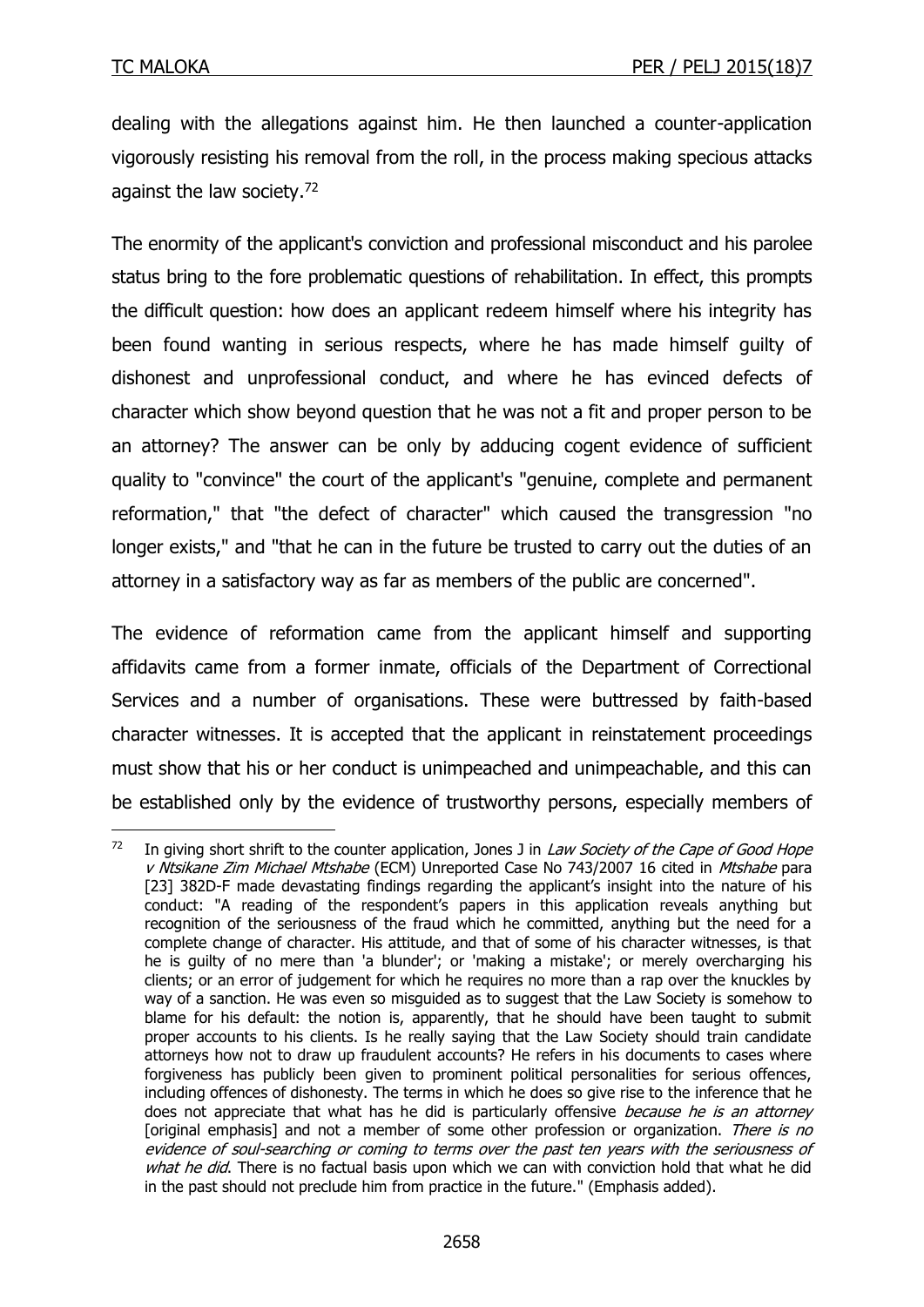the profession and persons with whom the applicant has been associated since striking off.<sup>73</sup> In this respect such evidence should demonstrate that the witnesses are sufficiently aware of the salient features of the disbarment to be able give informed and relevant evidence concerning the applicant. Otherwise the weight accorded to their evidence will be reduced.

Reverting to the case at bar, the applicant described his period of imprisonment as a sabbatical and an opportunity to rediscover and reunite with his God. There was no doubt that the applicant made strenuous efforts whilst in prison and subsequent to his release on parole to demonstrate his commitment to reform his character. The applicant maintained that he had entirely purged his guilt and made amends. He tendered a supporting affidavit deposed by the former candidate attorney confirming that he had apologised to her and that she had accepted his apology. He also made settlement arrangements with the revenue and the Assets Forfeiture Unit. In a nutshell, on the basis of these measures and in particular the fact that he was now a "born again" Christian, the applicant considered himself entirely reformed in character, and accordingly a fit and proper person to be readmitted to the roll of attorneys.

Granted that the applicant was an exemplary inmate and a born-again Christian with a long list of witnesses to his good character, these factors standing alone are never enough to discharge the difficult and formidable onus of demonstrating genuine, complete and permanent reformation. Goosen J reasoned as follows:<sup>74</sup>

His description of being "born again" and his resort to a stylised biblical rhetoric capturing the image of the prodigal son returned does not provide a substantive basis upon which a balance of probabilities can be determined. These proceedings are not about "forgiveness" or about "pardoning" the "sins" of the errant practitioner. The applicant is required to discharge a burden of proof. His faith does not assist in determining probabilities. It is his own case that he was a lay minister at the time of the commission of these offences. From this it must be assumed that he was at the time - at least outwardly - functioning in accordance with the tenets of the faith that he now says will preclude him from any further transgressions. We have only his word to go on. That word must be evaluated in the context of what is known about the serious defects in his character which rendered him unfit to be an attorney of this court.

<sup>&</sup>lt;sup>73</sup> See for instance, *General Council of the Bar of SA v Geach* 2013 2 SA 52 (SCA) para [204].

<sup>74</sup> Mtshabe para [28].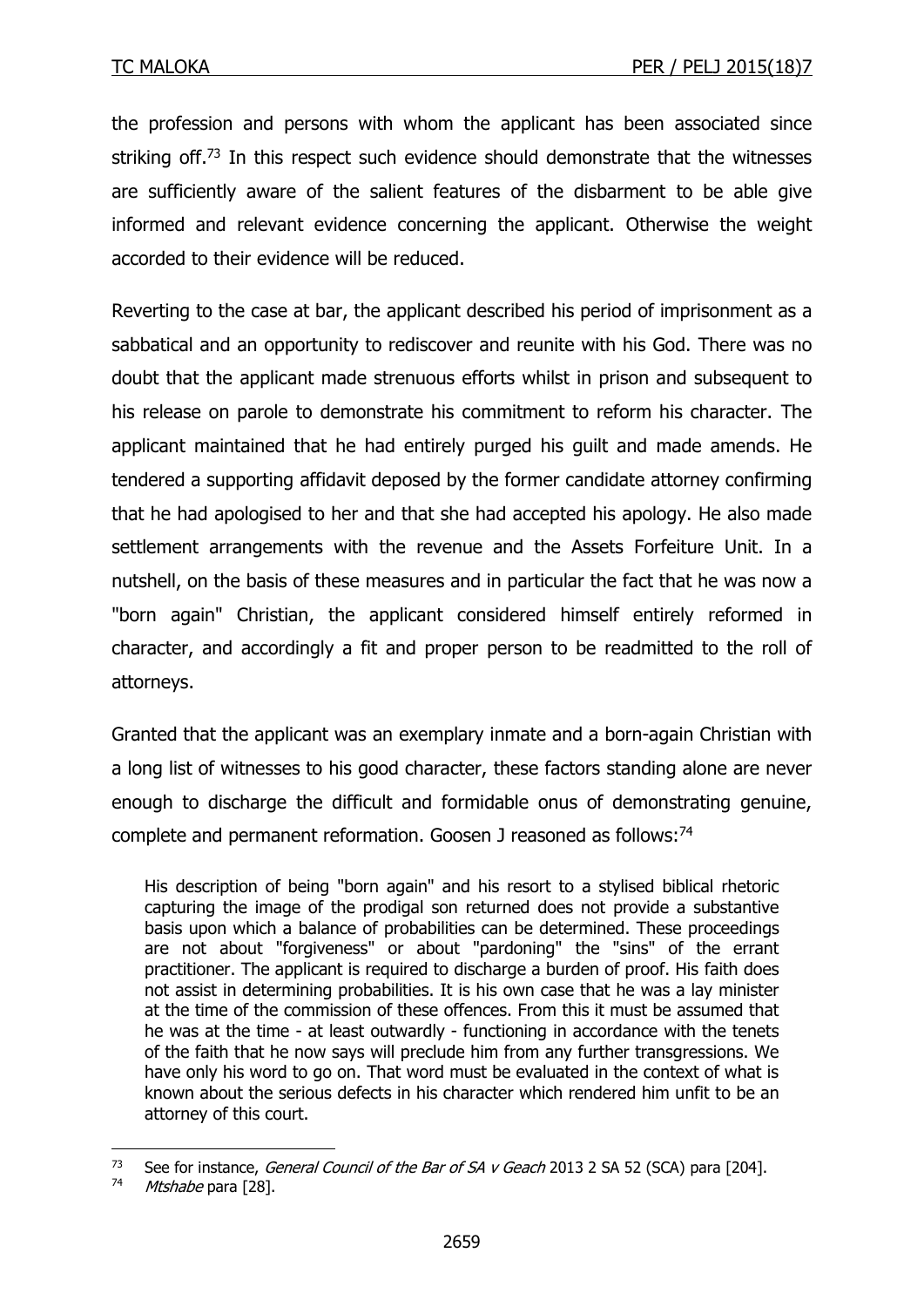1

The applicant's argument that he is reformed must be measured against some of the questionable assertions made in his readmission application. For instance the applicant's dogged assertion that he had "only inflated the claims beyond the tariff" reflected little or no appreciation of the gravity of his misconduct as an attorney. To make matters worse for the applicant, the picture presented in the readmission application was more serious than in the striking off application. While acknowledging committing fraud and lying during his criminal trial, he characterised his conduct as a "blunder, which is more than a mistake". The sincerity, frankness, and truthfulness of the applicant in presenting and discussing the factors relating to his removal and readmission did not meet the threshold test of complete and genuine rehabilitation.

A common thread between *Thukwane* and *Mtshabe* is that a sufficient period of time had not lapsed before the application for admission or readmission was launched. As already stated, both applicants were on parole. The requirement that sufficient time must elapse is designed partly to ensure than an applicant is clear of the brambles that arose from the thorny ground of his criminal convictions and subsequent striking off, and partly to ensure as much as possible that the decision to readmit is supportable, will not redound harmfully to the Law Society, and is in the long-term interests of the public and the profession. Viewed through the prism of analysis in Swartzberg,<sup>75</sup> like the disbarred practitioner in Budricks,<sup>76</sup> Mtshabe did not demonstrate that he had fully extricated and distanced himself from the conduct and circumstances that led to his disbarment. In this regard one can do no better than to quote from a speech by Sir Thomas Bingham MR in *Bolton*:<sup>77</sup>

It often happens that a solicitor appearing before the tribunal can adduce a wealth of glowing tributes from his professional brethren. He can often show that for him and his family the consequences of striking off or suspension would be little short of tragic. Often he will say, convincingly, that he has learned his lesson and will not offend again. On applying for restoration after striking off, all these points may be

<sup>&</sup>lt;sup>75</sup> See Swartzberg v Law Society of the Northern Provinces 2008 5 SA 322 (SCA) paras [25], [26].<br><sup>76</sup> In *Budricks v Law Society of the Cane of Good Hope 2008* ZAECHC 73 (24 April 2008) para [13

In Budricks v Law Society of the Cape of Good Hope 2008 ZAECHC 73 (24 April 2008) para [13]. See also Budricks v Law Society of the Cape of Good Hope 2003 2 SA 11 (SCA).

<sup>77</sup> Bolton v Law Society 1994 1 WLR 512 (CA) 518 (emphasis added).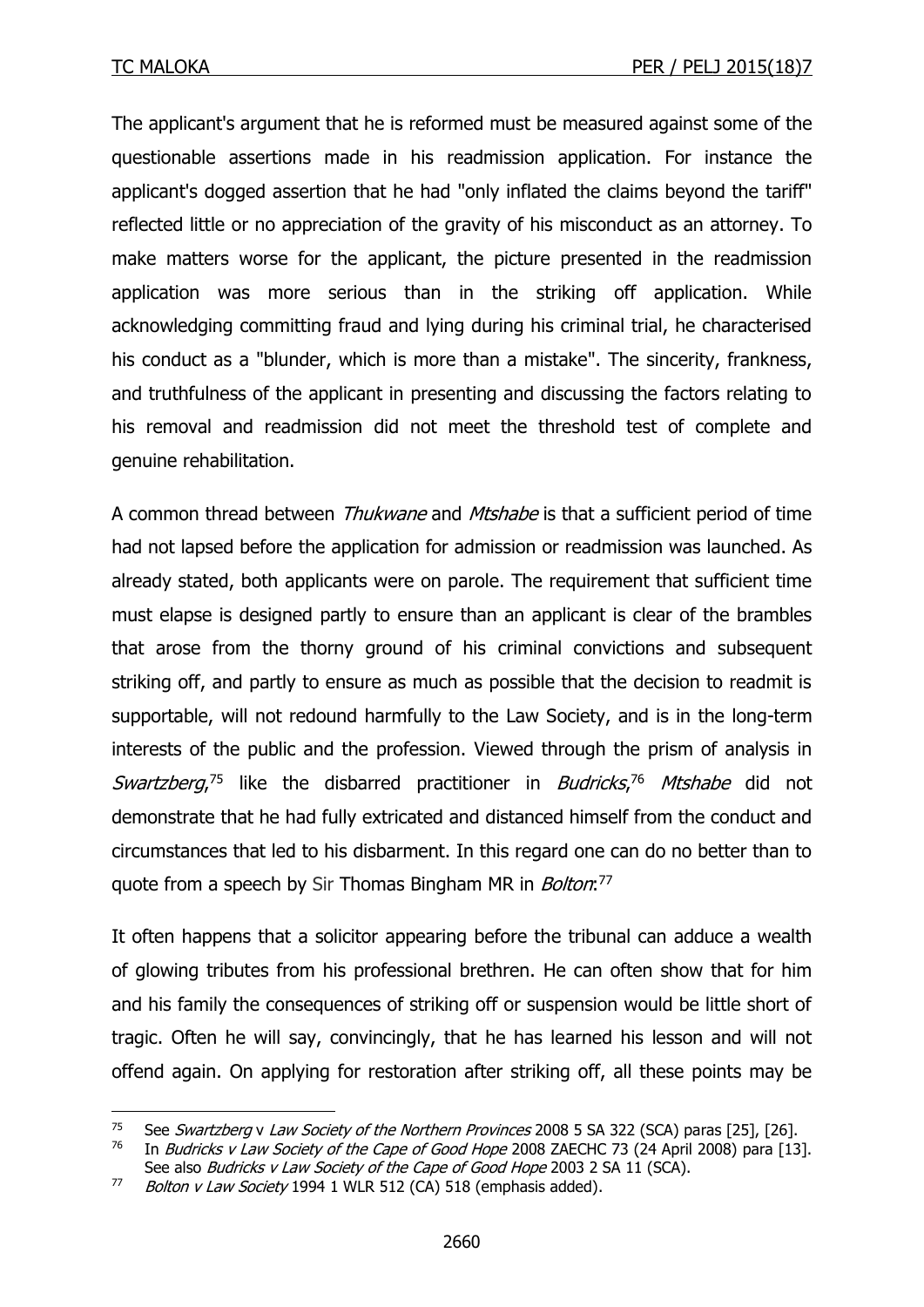made, and the former solicitor may also be able to point to real efforts made to reestablish himself and redeem his reputation. All these matters are relevant and should be considered. But none of them touches the essential issue, which is the need to maintain among members of the public a well-founded confidence that any solicitor whom they instruct will be a person of unquestionable integrity, probity and trustworthiness ...The reputation of the profession is more important than the fortunes of any individual member. Membership of a profession brings many benefits, but that is a part of the price.

It would seem to be very clear that nothing is more corrosive to the public confidence in the legal profession than the spectre of a court reinstating a practitioner who was removed for dishonesty only for the practitioner to commit another act of dishonesty. A readmission court must be convinced (very closely to) beyond a reasonable doubt that the delinquent practitioner will not re-offend.

# **9 The failure of the custos morum to participate in proceedings concerning re-admission of a disbarred parolee**

In a situation where a court is faced with an application raising novel and potentially far-reaching questions of principle concerning the reinstatement of an errant legal practitioner who is still on parole for a very serious offence, the decision taken by the respondent law society in *Mtshabe* not to oppose his application for readmission does not accord with the well-settled constitutional notion of public accountability in South African public law.<sup>78</sup> Accordingly, the High Court rightly found the attitude displayed by the law society astonishing. It will be recalled that the applicant had vehemently opposed the respondent's application to strike his name from the roll. No doubt the High Court deprecated the unacceptable stance adopted by the respondent law society as *custos morum.* Goosen J said:<sup>79</sup>

The statement made by the respondent, indicating that it does not oppose the admission of the applicant, must necessarily mean that the respondent was indeed persuaded that the applicant is a fit and proper person to be admitted as an attorney "notwithstanding that the applicant is a parolee". In order to have adopted

1

<sup>&</sup>lt;sup>78</sup> President of the RSA v SARFU 2000 1 SA 1 (CC) para 133; Public Protector v Mail & Guardian 2011 4 SA 420 (SCA) para 3. Also see Okpaluba 2006 Speculum Juris 248.

 $79$  Mtshabe para [57].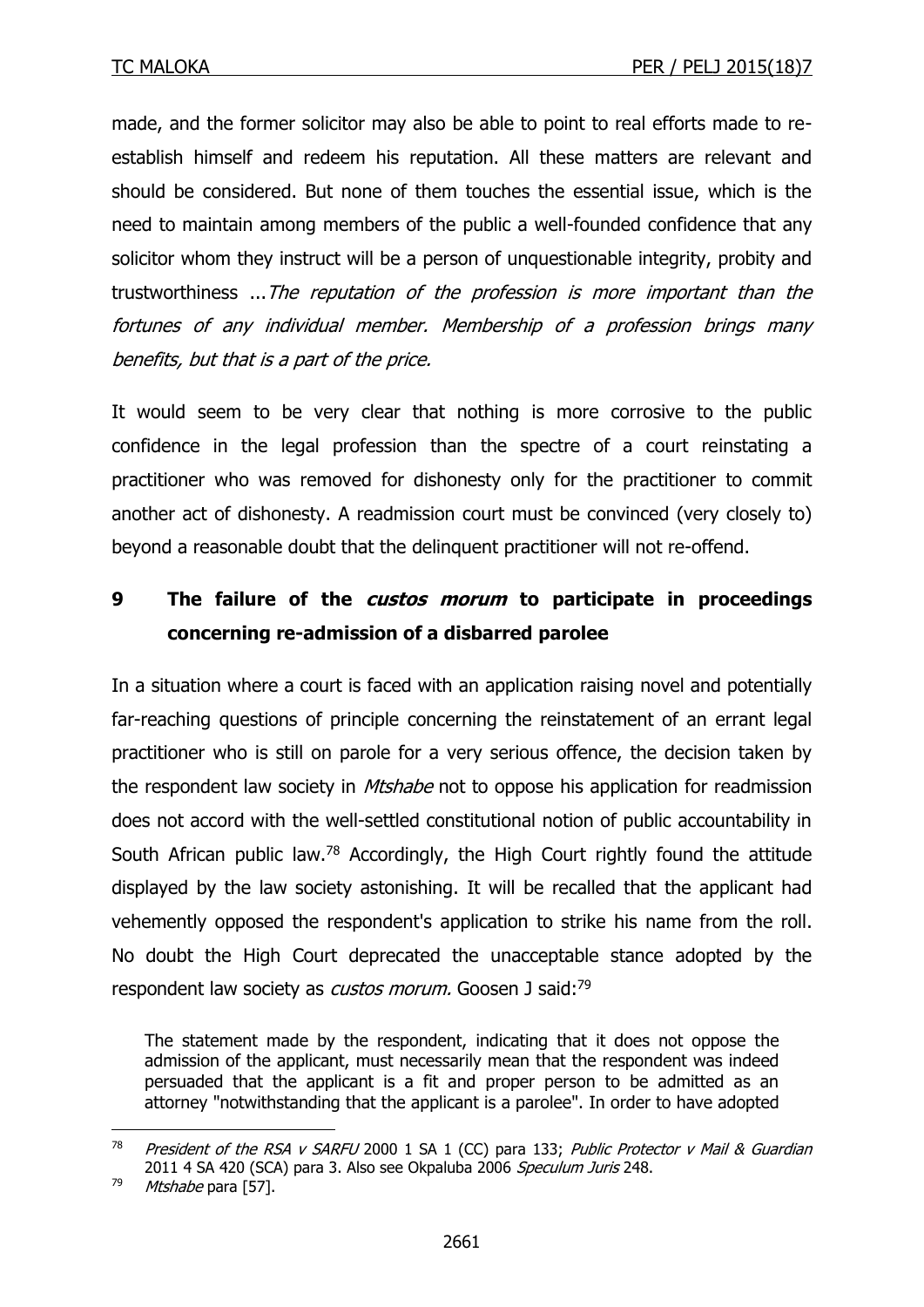<u>.</u>

this view of the application the respondent must have considered the fact that the applicant is a parolee. Quite how the respondent could have considered that this fact in itself does not disqualify the applicant in the light of the complete lack of legal precedent relating to the effect that being on parole has upon an application for readmission as an attorney, defies explanation.

The crucial and sensitive role played by the law society in proceedings for the admission or re-admission of an attorney can hardly be overstated. As respondent in such proceedings, the law society stands as *amicus curiae* in the public interest in relation to the court seized with the matter. This is apparent from the fact that an application for admission or readmission cannot be made without certain jurisdictional facts having been established. $80$  In doing so the law society must take into account all the circumstances of the case with due regard to the demands of the proper administration of justice, and the interests of the profession and the public.<sup>81</sup> The opinion of the law society that it is satisfied that an applicant is a fit and proper person carries considerable weight. It is also trite that a court would ordinarily not interfere with the law society's disciplinary process until after it is finalised.<sup>82</sup> It is also clear from Canadian jurisprudence $83$  that the readmission or restoration must not be detrimental to the integrity and standing of the profession, the judicial system, or the administration of justice, or be contrary to the public interest.

<sup>&</sup>lt;sup>80</sup> For instance in the matter of *Hurter v Hough* 1987 1 SA 380 (C), Mr Hough, a private citizen, brought an application for Mr Hurter, a legal practitioner, to be struck from the roll without first lodging a complaint with the law society. The court dismissed the application because complaints of misconduct should be investigated by the Law Society.

 $81$  In *Mtshabe* para [60] Goosen J reminded the respondent of its proper role as *custos morum*: "In relation to the public a law society is required to exercise disciplinary authority over its members. In doing so it must act in the public interest as well as in the interests of the profession as a whole. These obligations impose upon a law society particular responsibilities. In the first instance, a law society is accountable to the public at large in respect of the exercise of its disciplinary powers. Secondly, it is obliged to ensure that its members maintain the highest standards of professional ethics and conduct as are applicable to members of an honourable profession. Thirdly, a law society is obliged to exercise its powers in relation to disciplinary matters, whether or not those disciplinary proceedings are such as are provided for by the Act or the disciplinary proceedings which are sui generis, and in respect of which the courts exercise jurisdiction."

<sup>82</sup> See Graham v Law Society, Northern Provinces 2014 4 SA 229 (GP) paras [78]-[82]; Law Society of the Transvaal v Meyer 1983 2 SA 505 (T) 507G-509A; Law Society v Taute 1931 TPD 12 17.

<sup>&</sup>lt;sup>83</sup> See Re Gordon David Goldman, May 5, 1987 (LSUC); McOuat v Law Society of British Columbia 1993 BCJ No 807 (CA); Re Asgareli Mohamed Manek, February 23, 1995 (LSUC); Re George Stephen Weisman, January 27, 1997 (LSUC); Watt v Law Society of Upper Canada 2005 OJ No 2431 (Div Ct).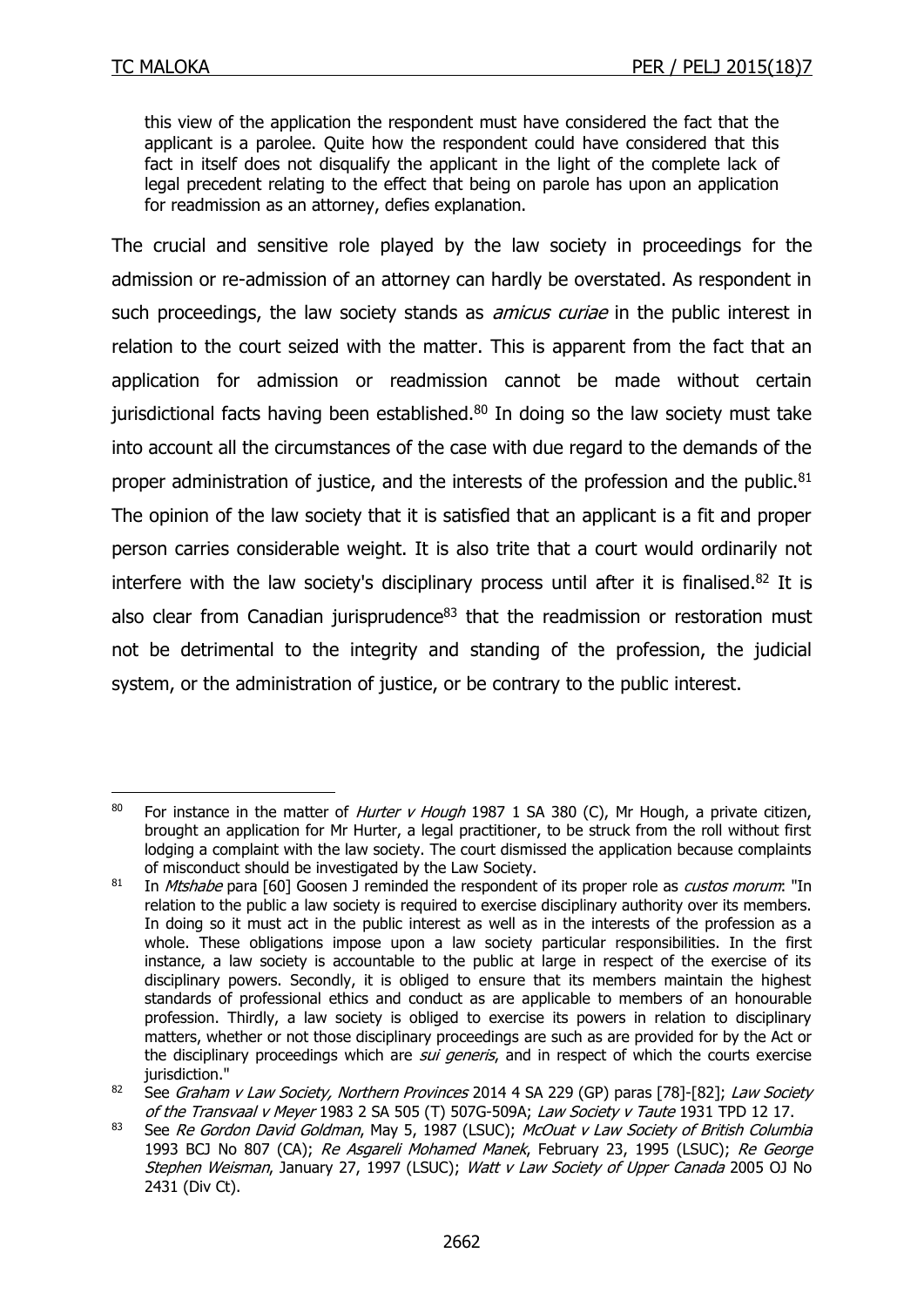#### **10 Conclusion**

There is, perhaps, a broader significance to *Thukwane* and *Mtshabe*, apart from their providing important guidance on the novel question as to whether a person previously convicted of a criminal offence and who is still serving a sentence under parole can be considered to be a fit and proper person to be admitted and/or readmitted into the legal profession. There can be no dispute that the developments in our nascent constitutional democracy have proved to all and sundry that the fitness requirement is a decidedly constitutional issue. The legal profession forms the cornerstone of the independence of the judiciary as well as a protector of our hardwon constitutional democracy. It therefore stands to reason that legal practitioners of whatever standing ought to be trusted to the ends of the earth.

There are a number of principles and considerations that can be distilled from Thukwane and Mtshabe to guide the newly constituted SA Legal Practice Council and Provincial Councils in setting up norms and standards for the admission and readmission as well as regulation of the professional conduct of legal practitioners in order to ensure accountable conduct. In sum, the law society regulates the legal profession in the public interest. Public confidence in the legal profession is more important than the fortunes of any one practitioner or prospective practitioner. Public confidence is predicated on such matters as the lawyer's credibility, integrity, character, repute, and fitness. While compassion for the practitioner has its place, compassion should not compromise an impartial adjudication of such matters. The ability to practise law is not a right but a privilege. The privilege may be regained, no matter how serious the misconduct that led to its loss, provided sufficiently compelling evidence of genuine and permanent rehabilitation is presented. This will be hard to do. The legal profession, of all professions, has a special responsibility to recognize cases of true rehabilitation; however, as rehabilitation will be claimed by virtually all applicants, independent corroborating evidence is required to establish that the rehabilitation is genuine and lasting. Finally, the admission or readmission must not be damaging to the integrity and standing of the profession, the judicial system, or the administration of justice, or be contrary to the public interest.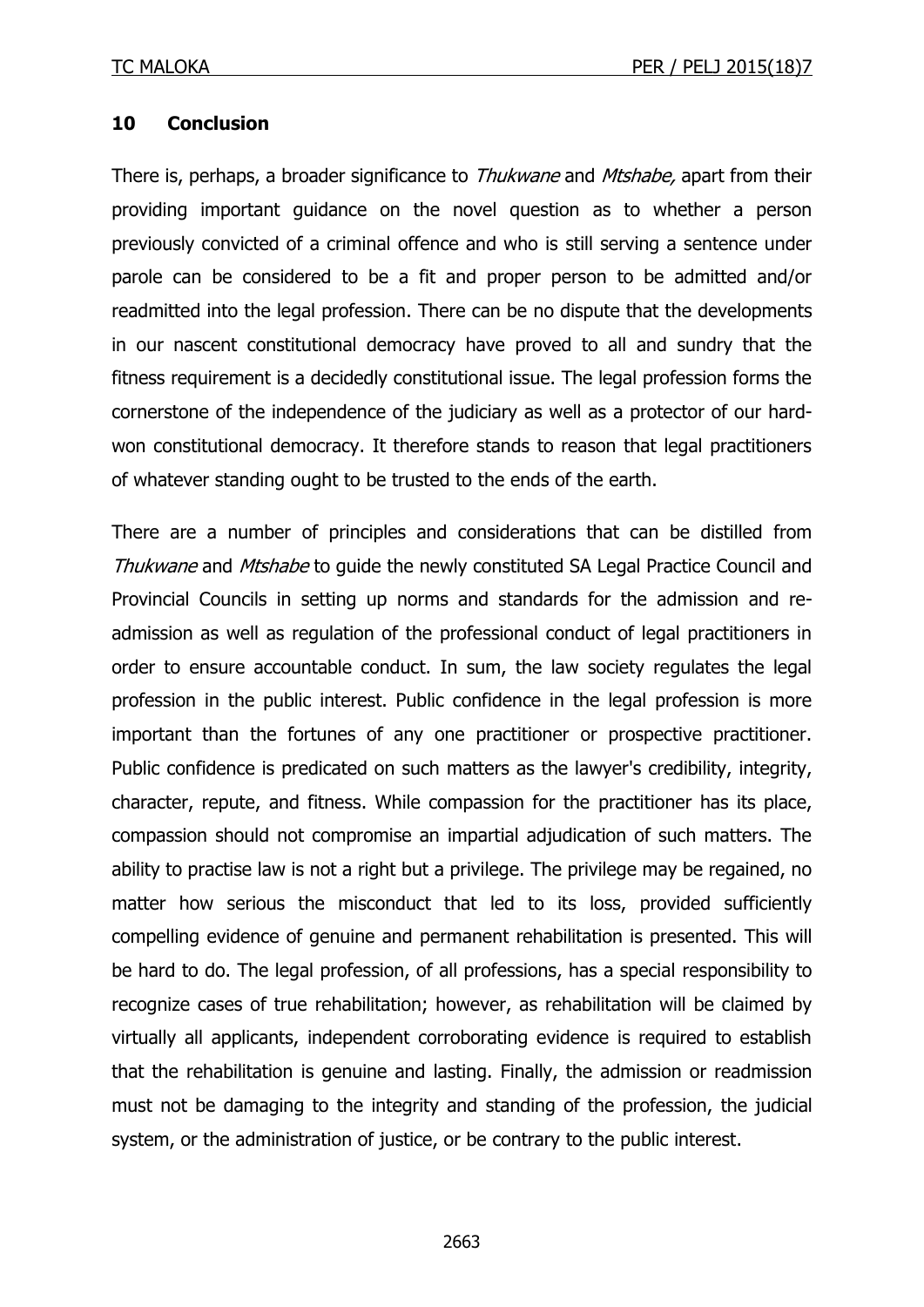#### **BIBLIOGRAPHY**

#### **Literature**

#### Boome and Slabbert 2015 THRHR

Boome DJ and Slabbert M "The Judicial Approach to Contingency Fee Agreements in South Africa" 2015 THRHR 407-424

#### Bryant 1995 Osgoode Hall LJ

Bryant MJ "Criminal Fault as per the Lamer Court and the Ghost of William McIntyre" 1995 Osgoode Hall LJ 79-108

### Chaskalson 2013 De Rebus

Chaskalson A "Justice Chaskalson on the Future of the Profession at the Cape Law Society AGM" 2013 Jan/Feb De Rebus 13-17

### Cox Warren Court

Cox A Warren Court: Constitutional Decisions as Instruments of Reform (Harvard University Press Cambridge 1968)

#### Frank Warren Court

Frank JP The Warren Court (MacMillan New York 1964)

#### Glover 2006a SALJ

Glover GB "The Test for Duress in the South African Law of Contract" 2006 SAI 197-124

### Glover 2006b SALJ

Glover GB "Developing a Test for Economic Duress in the South African Law of Contract: A Comparative Perspective" 2006 SALJ 285-314

#### McCormick 1999 Dalhousie LJ

McCormick P "The Most Dangerous Justice: Judicial Power on the Lamer Court, 1991-1997" 1999 Dalhousie LJ 93-125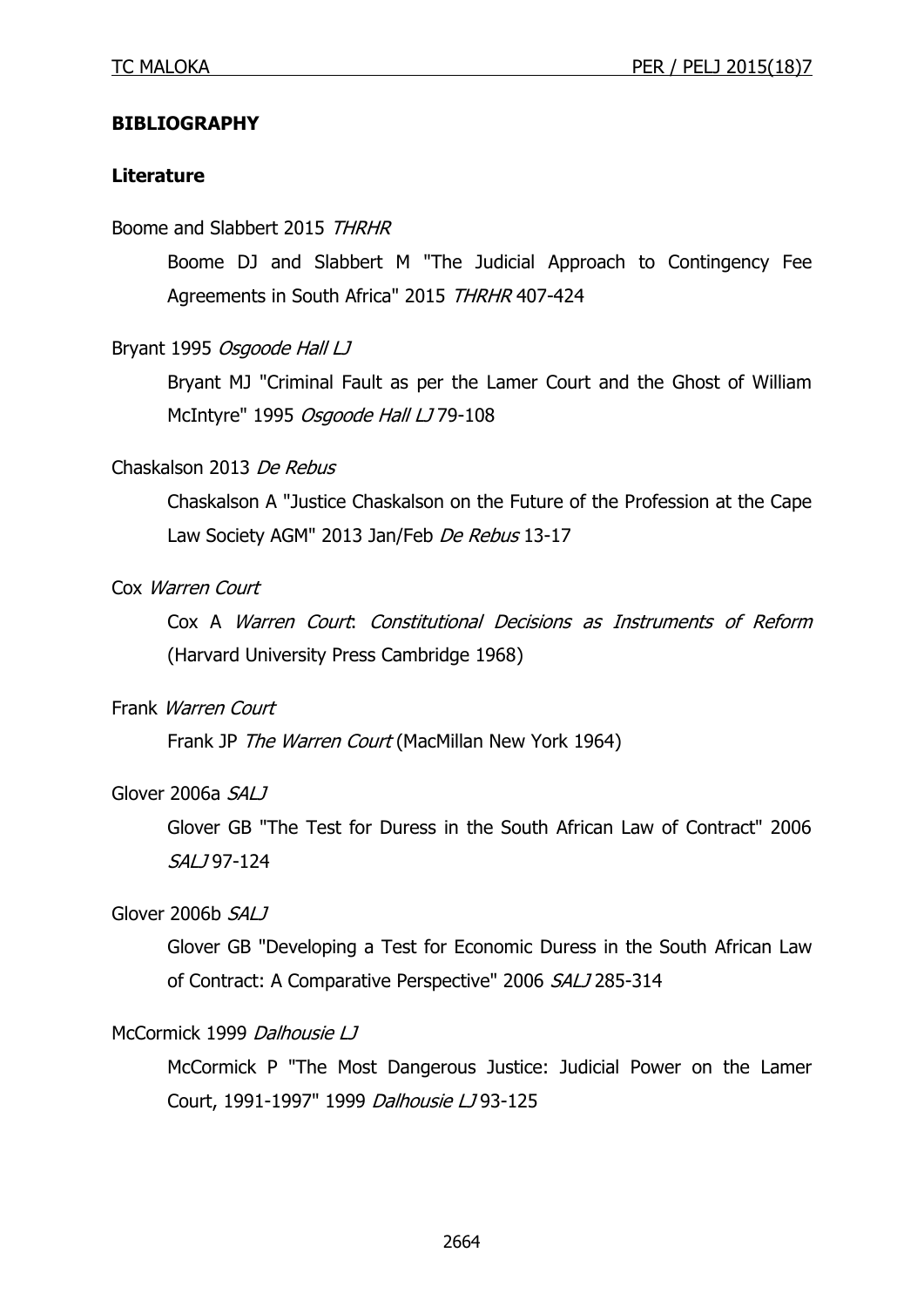#### Okpaluba 2006 Speculum Juris

Okpaluba C "Delictual Liability of Public Authorities: Pitching the Constitutional Norm of Accountability against the 'Floodgates' Argument" 2006 Speculum Juris 248-258

#### Okpaluba 2013 JJS

Okpaluba C "Delay in Delivering Judgment or a Case of 'Washing' Judicial 'Dirty Linen in Public'? Reflections on *Myaka v S* [2012] ZAGPJHC 174" 2013 JJS 106-127

#### Okpaluba 2014 SALJ

Okpaluba C "Problems and Challenges of the Judicial Office: Matters Arising from Bula v Minister of Home Affairs" 2014 SALJ 631-655

### Rose 1998 Stetson L Rev

Rose J "Medieval Attitudes toward the Legal Profession: The Past as Prologue" 1998 Stetson L Rev 345-369

### Slabbert 2011 PELJ

Slabbert M "The Requirement of Being a 'Fit and Proper' Person for the Legal Profession" 2011 PELJ 209-351

#### Slabbert and Boome 2014 PELJ

Slabbert M and Boome DJ "Reformation from Criminal to Lawyer: Is Such Redemption Possible?" 2014 PELJ 1497-1515

#### Spaeth Warren Court

Spaeth HJ Warren Court: Cases and Commentary (Chandler San Francisco 1966)

#### **List of cases**

#### **Australia**

New South Wales Bar Association v Hamman 1999 NSWCA 404 Legal Services Commissioner v Hewlett 2008 QLT 3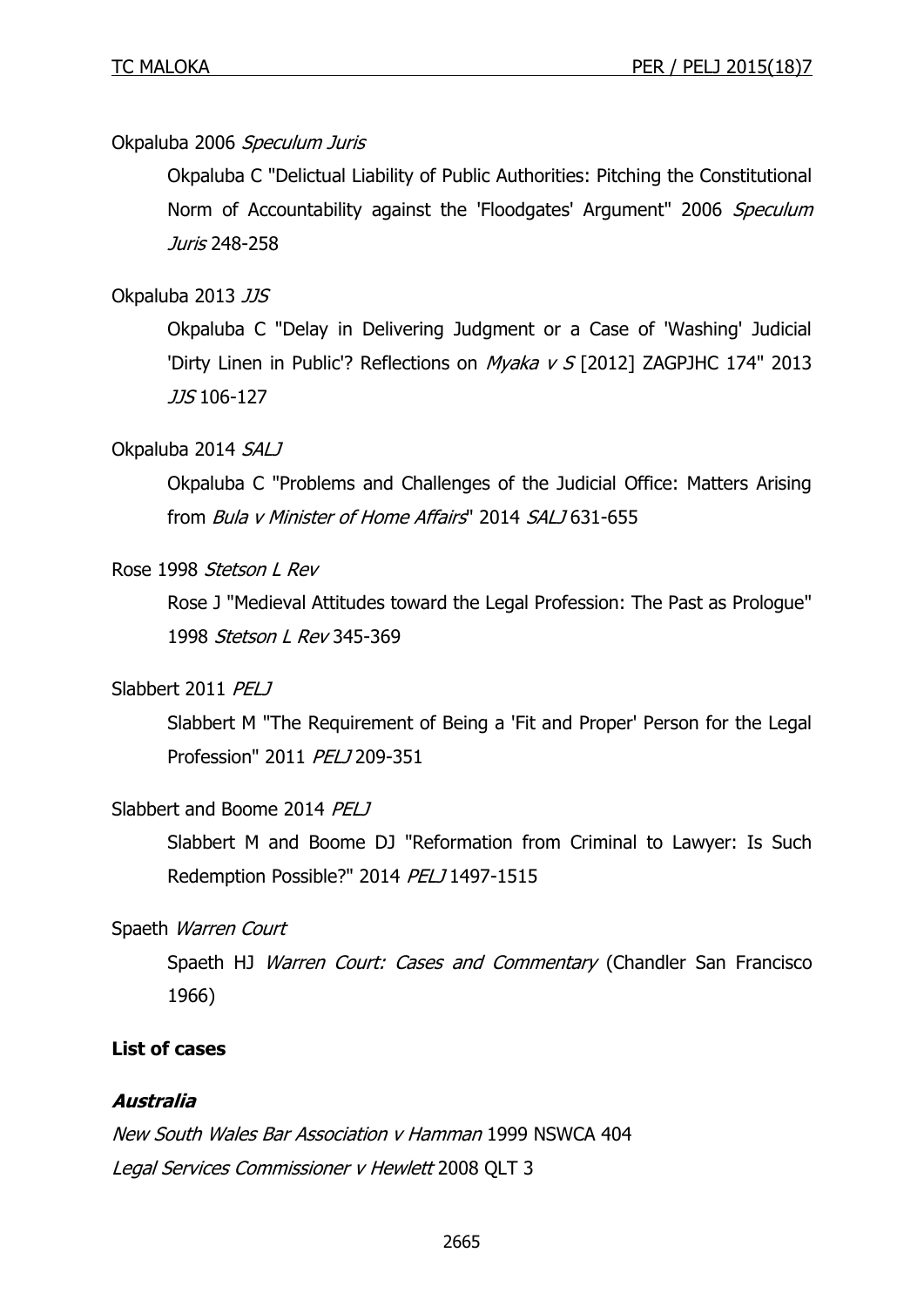Legal Services Commissioner v Stirling 2012 VCAT 347

#### **Canada**

Barry Miller v Law Society of Upper Canada 2004 ONLSHIP 4 Law Society of BC v Spears 2009 LSBC 28 [Law Society of Upper Canada v John Phillip Thomas Middlebrook](https://www.canlii.org/en/on/onlst/doc/2013/2013onlshp103/2013onlshp103.html?searchUrlHash=AAAAAQAjdW5nb3Zlcm5hYmlsaXR5IGxlZ2FsIHByYWN0aXRpb25lcnMAAAAAAQ&resultIndex=11) 2013 ONLSHP 103 Law Society of Upper Canada v Kerry Parker Evans 2006 ONLSHP 40 [Law Society of Upper Canada v Munro](https://www.canlii.org/en/on/onlst/doc/2015/2015onlsth45/2015onlsth45.html?searchUrlHash=AAAAAQAjdW5nb3Zlcm5hYmlsaXR5IGxlZ2FsIHByYWN0aXRpb25lcnMAAAAAAQ&resultIndex=15) 2015 ONLSTH 45 McOuat v Law Society of British Columbia 1993 BCJ No 807 (CA) Re Asgareli Mohamed Manek, February 23, 1995 (LSUC) Re George Stephen Weisman, January 27, 1997 (LSUC) Re Gordon David Goldman, May 5, 1987 (LSUC) Re Therrien 2001 2 SCR 3 Valente v The Queen 1985 2 SCR 733 Watt v Law Society of Upper Canada 2005 OJ No 2431 (Div Ct)

#### **South Africa**

A v Law Society of the Cape of Good Hope 1989 1 SA 849 (A) Acting Chairperson: Judicial Service Commission v Premier of the Western Cape Province 2011 3 SA 538 (SCA) Botha v Law Society of the Northern Provinces 2009 3 All SA 239 (SCA) Budricks v Law Society of the Cape of Good Hope 2003 2 SA 11 (SCA) Budricks v Law Society of the Cape of Good Hope 2008 ZAECHC 73 (24 April 2008) Cape Bar Council v Noordien 2013 ZAWCHC 138 (30 August 2013) Cirota v Law Society of the Transvaal 1979 1 SA 172 (A) DA v President of the RSA 2013 1 248 (CC) De Freitas v Society of Advocates of Natal 1997 4 SA 1134 (N) De Wet v Law Society of the Northern Provinces, In Re: Law Society of the Northern Provinces v De Wet 2014 ZAGPHC 799 (10 October 2014) Eastern Cape Society of Advocates v Vusani 2014 ZAECGHC 93 (31 October 2014) Ex parte Aarons, Law Society Intervening 1985 3 SA 286 (T) Ex parte Krause 1905 TS 221 Ex parte Moseneke 1978 4 SA 884 (T)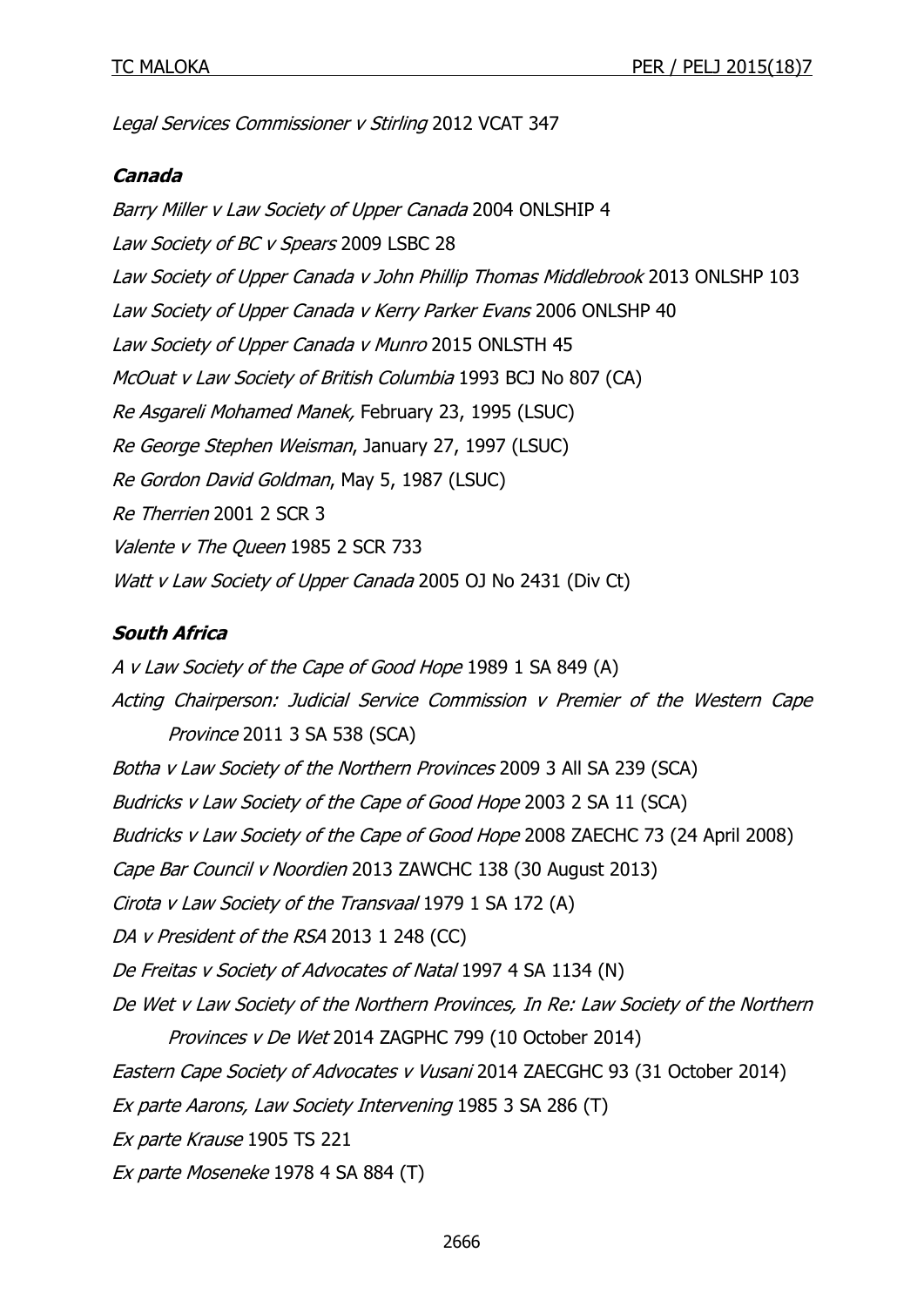Ex parte Wilcocks 1920 TPD 243 Freedom Under the Law v Acting Chairperson of the Judicial Service Commission 2011 1 SA 546 (SCA) General Council of the Bar of SA v Geach 2013 2 SA 52 (SCA) General Council of the Bar of SA v Matthys 2002 5 SA 1 (E) Graham v Law Society, Northern Provinces 2014 4 SA 229 (GP) Hassim (also known as Essack) v Incorporated Law Society of Natal 1977 2 SA 757 (A) Hlophe v JSC 2009 4 All SA 67 (GJ) Hurter v Hough 1987 1 SA 380 (C) Incorporated Law Society of the Transvaal v Mandela 1954 3 SA 102 (T) In re Ngwenya v Society of Advocates, Pretoria 2006 2 SA 87 (W) Jasat v Natal Law Society 2000 3 SA 44 (SCA) Johannesburg Society of Advocates v Van Blankenberg 2015 ZAGPJHC 41 (13 March 2015) Justice Alliance of SA v President of RSA 2011 5 SA 388 (CC) Kaplan v Incorporated Law Society, Transvaal 1981 2 SA 762 (T) Kekana v Society of Advocates of SA 1998 4 SA 649 (SCA) Kudo v Cape Law Society 1972 4 SA 342 (C) Lambert v Incorporated Law Society 1910 TPD 77 Langa CJ v Hlophe 2009 4 SA 382 (SCA) Law Society v Matthews 1989 4 SA 389 (T) Law Society v Taute 1931 TPD 12 Law Society of the Cape of Good Hope  $v C$  1986 1 SA 616 (A) Law Society of the Cape of Good Hope v Ntsikane Zim Michael Mtshabe (ZAECHC) Unreported Case No 743/2007 (5 December 2008) Law Society of the Cape of Good Hope v Qoboshiyane 2013 ZAECGHC 35 (18 April 2013) Law Society of the Cape of Good Hope v Schoeman 2014 ZAWCHC 110 (29 July 2014) Law Society of the Northern Provinces v Coetzee 2014 ZAGPPHC 621 (12 August 2014)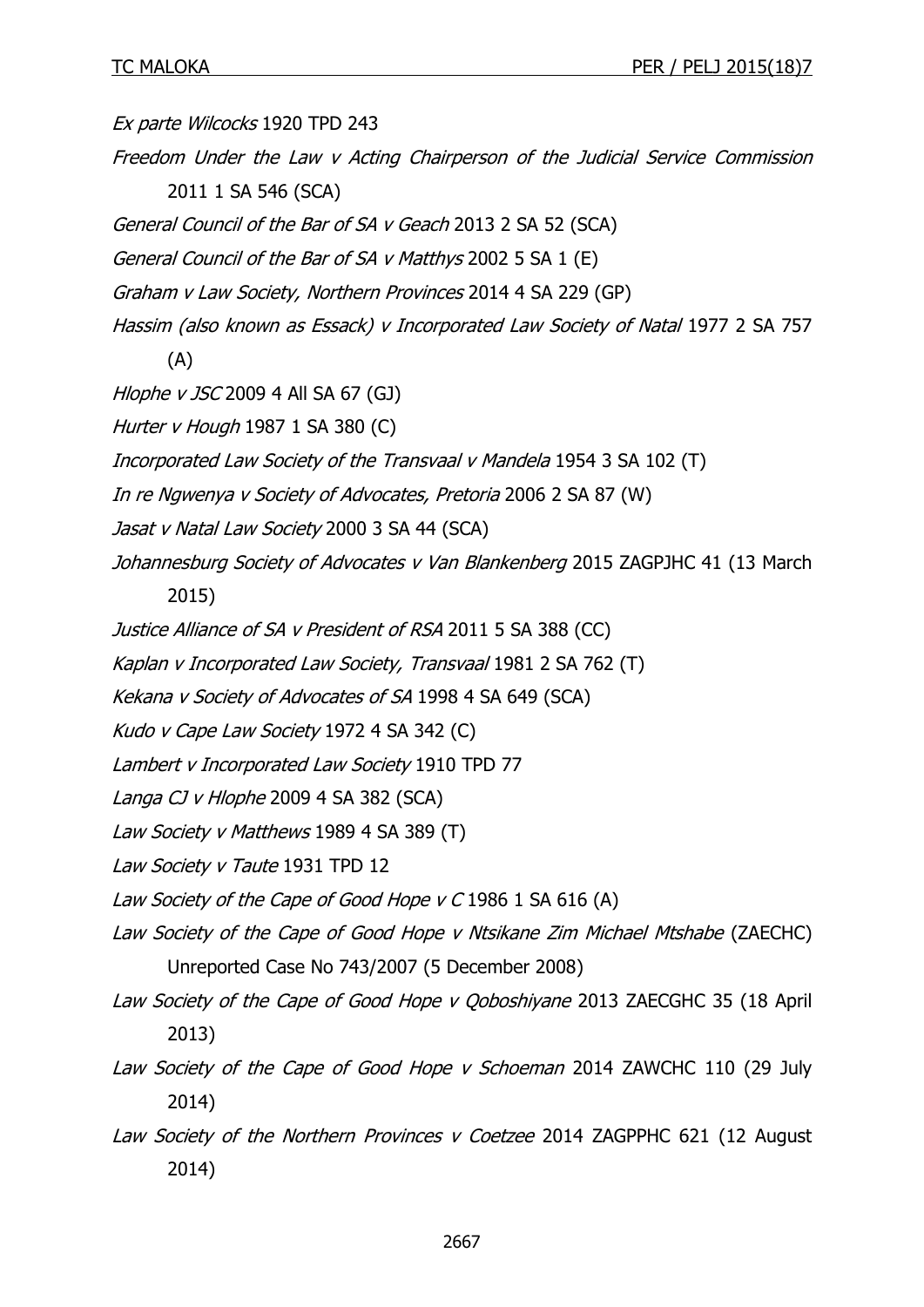Law Society of the Northern Provinces v Mabando 2011 4 All SA 238 (SCA) Law Society of the Northern Provinces v Mogami 2010 1 SA 186 (SCA) Law Society of the Northern Provinces v Viljoen, Law Society of the Northern Provinces v Dykes 2011 2 SA 327 (SCA) Law Society of the Northern Provinces v Sonntag 2012 1 SA 372 (SCA) Law Society of the Transvaal v Behrman 1981 4 SA 538 (A) Law Society of the Transvaal v Meyer 1983 2 SA 505 (T) Lawyers Association v Heath 2001 1 SA 883 (CC) Mafokate v Law Society of the Northern Provinces 2013 ZASCA 125 (23 September 2013)

Malan v Law Society of the Northern Provinces 2009 1 All SA 133 (SCA)

Motata v S 2010 ZAGPJHC 134 (29 November 2010) Mtshabe v Law Society of the Cape of Good Hope 2014 5 SA 376 (ECM) Ngwenya v Society of Advocates, Pretoria 2006 2 SA 88 (WLD) Nkabinde v JSC President of Judicial Conduct Commission 2011 1 SA 279 (GJ) Noordien v Cape Bar Council 2015 ZAWCHC 2 (13 January 2015) Pienaar & Versfeld v Incorporated Law Society 1902 TS 11 Preller v Jordaan 1956 1 SA 483 (A) President of the RSA v SARFU 2000 1 SA 1 (CC) Pretoria Society of Advocates v Ledwaba 2014 ZAGPPHC 849 (22 October 2014) Prokureursorde van Transvaal v Kleynhans 1995 1 SA 839 (T) Public Protector v Mail & Guardian 2011 4 SA 420 (SCA) Rosemann v General Council of the Bar of South Africa 2004 1 SA 568 (SCA) S v Mtshabe 2006 ZAECHC 80 (25 July 2006) Society of the Cape of Good Hope v C 1986 1 SA 616 (A) Solomon v Law Society of the Cape of Good Hope 1934 AD 401 Swartzberg v Law Society of the Northern Provinces 2008 5 SA 322 (SCA) Theron v Law Society of the Cape of Good Hope 2015 ZAWCHC 23 (6 March 2015) Thukwane v Law Society of the Northern Provinces 2014 5 SA 513 (GP) Van den Berg v General Council of the Bar 2002 2 All SA 499 (SCA) Vassen v Law Society of the Cape of Good Hope 1998 4 SA 532 (SCA)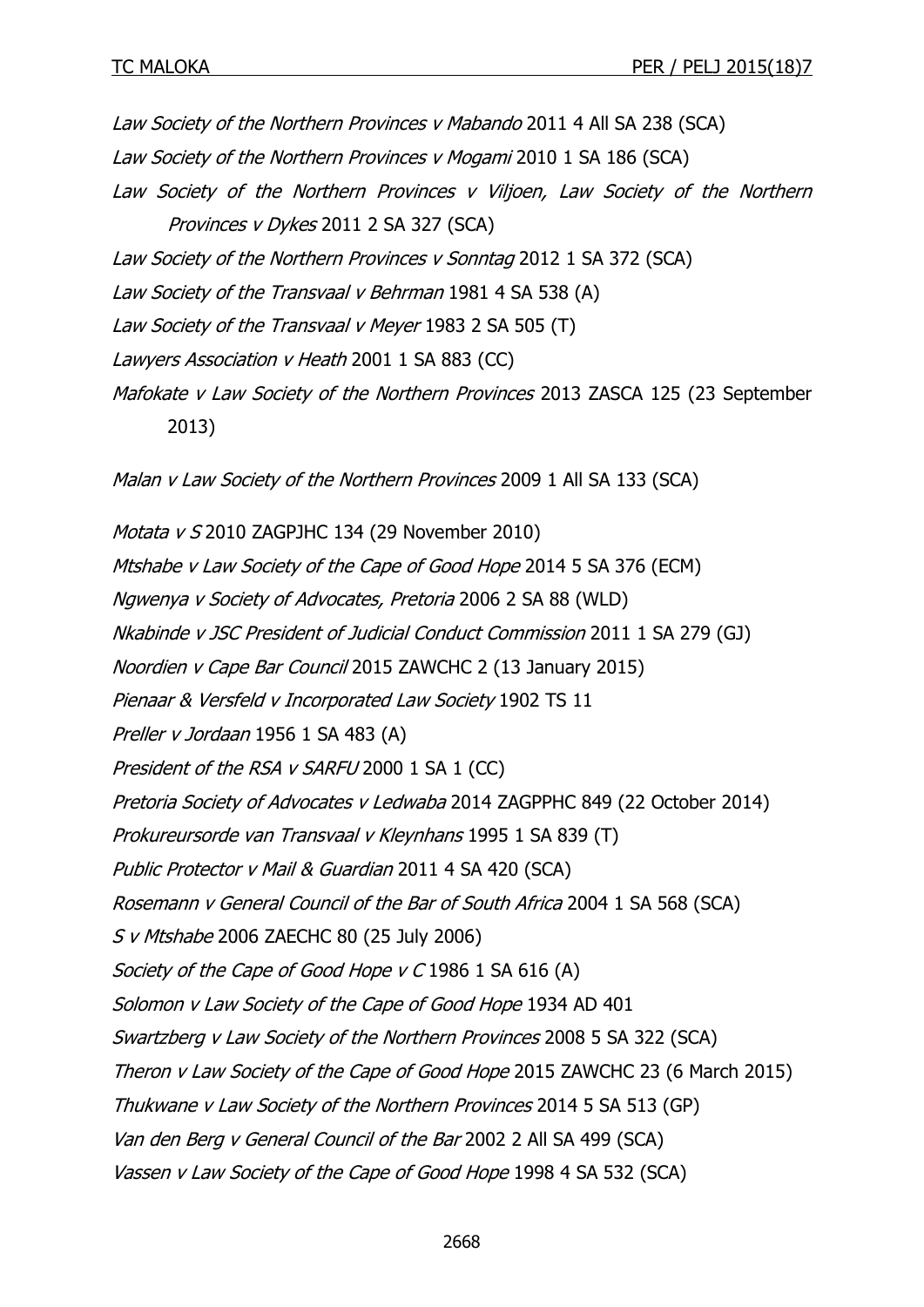Vereniging van Advokate van SA (Witwatersrand Afdeling) v Theunissen 1972 2 SA 218 (T) W v Incorporated Law Society, Transvaal 1953 4 SA 189 (T) Zuma v National Director of Public Prosecutions 2009 1 SA 1 (CC) Zuma v National Director of Public Prosecutions 2009 1 SA 141 (CC) Zuma v National Director of Public Prosecutions 2009 2 SA 277 (SCA)

# **United Kingdom**

Bolton v Law Society 1994 1 WLR 512 (CA)

### **United States of America**

In re Lazcano 222 P 3d 896 (201) Michael T Miranda v The People of State of Colorado Unreported Case No 10PDJO97 of 17 April 2012 Southern Pacific Co v Jensen 244 US 205 (1917)

# **Legislation**

# **South Africa**

Advocates Act 74 of 1964 Attorneys' Act 53 of 1979 Correctional Services Act 11 of 1998 Legal Practice Act 28 of 2014 Legal Practice Bill [B20-2012] National Prosecuting Act 112 of 1998

# **Internet sources**

Ginwala 2008 http://www.gov.za/sites/www.gov.za/files/ginwala\_report\_1.pdf Ginwala F 2008 Report of the Enquiry into the Fitness of Advocate VP Pikoli to Hold the Office of National Director of Public Prosecutions http://www.gov.za/sites/www.gov.za/files/ginwala\_report\_1.pdf accessed 18 January 2016